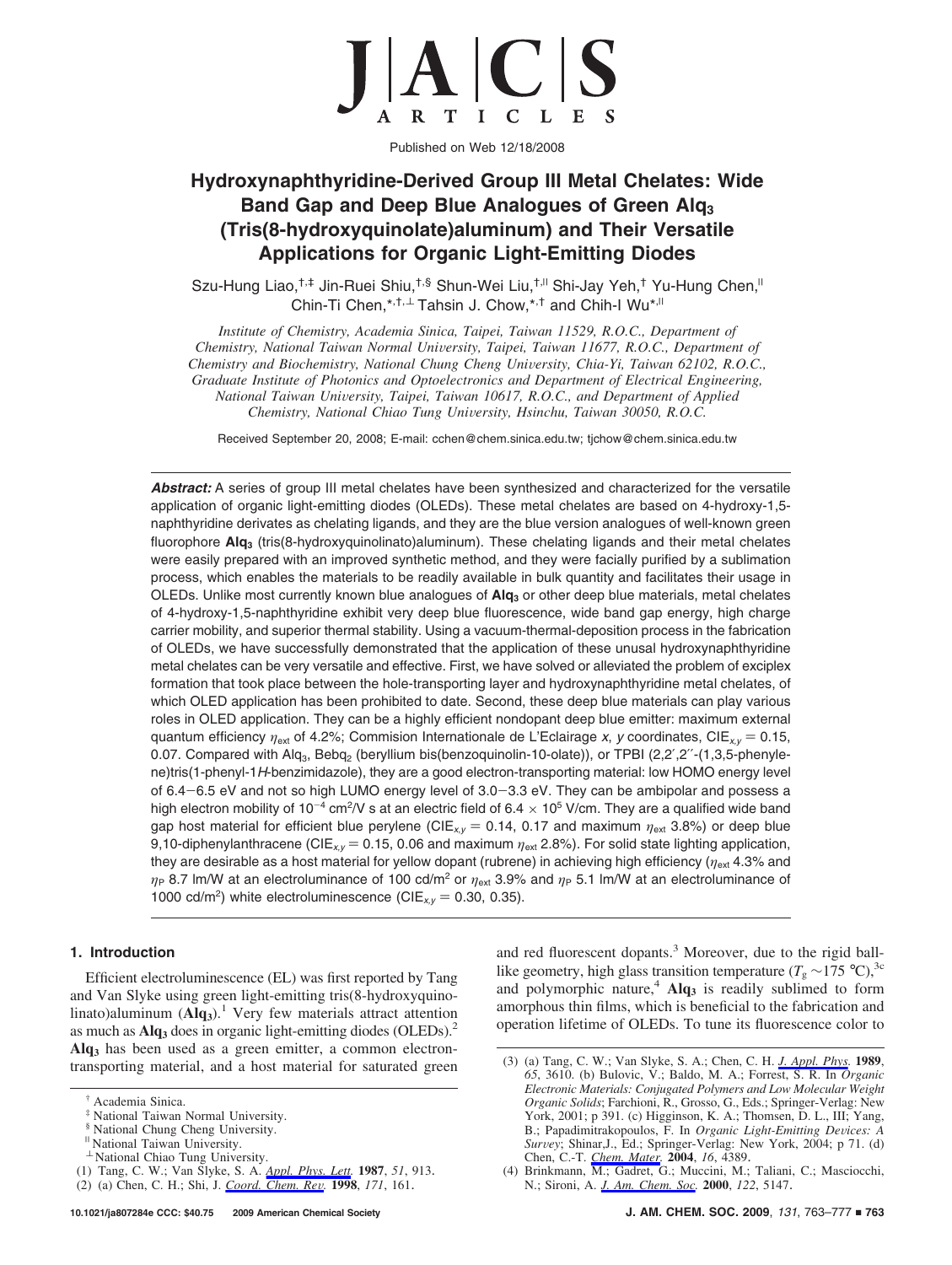the red or blue region, some structurally modified **Alq3** derivatives have been developed in past two decades to match the requirement in the RGB full color display or white light illumination application. However, most structurally modified **Alq3** derivatives become less thermally stable and less volatile under reduced pressure. Very often, they fail in the fabrication of OLEDs by a thermal-vacuum-deposition process.

Photophysical and theoretical studies have already provided insight into the electron distribution of the HOMO/LUMO orbitals of Alq<sub>3</sub>.<sup>2,5</sup> Whereas the highest electron density of LUMO is found on pyridine ring, the electrons of HOMO orbitals are located mostly on the phenoxide side of the ligand. An electron-withdrawing substituent on the *para*-position of the phenoxide ring will deplete the HOMO electron density lowering energy level of the filled states. Following the same rationale, the substitution of a electron-donating group on the *para*-position of the pyridine ring will promote the LUMO electron density raising the energy level of the vacant states. Either structural modification results in increasing energy of electrons involved in frontier orbital transition  $(π – π^*)$  and an emission that is blue-shifted relative to that of parent  $\mathbf{Alg}_3$  ( $\lambda_{\text{max}}$ ) ∼ 514 nm in toluene and 524 in dichloromethane). Although there are several blue or near-blue light-emitting aluminum chelates, **Alq**<sub>3</sub> derivatives showing deep blue fluorescence  $(\lambda_{\text{max}}^{\text{f}})$  $\leq$  450 nm) have not been realized yet.<sup>2,6</sup> Surveying literature, we have found that a methyl substituent on the pyridine moiety or aza (nitrogen) replacement of "CH" of the phenoxide moiety of **Alq3** is most attractive in blue-shifting fluorescence color, preserving the rigid and globular structure and good valtility of parent **Alq3**. Examples are tris(4-methyl-8-quinolinato)aluminum (**AlmQ3**) and tris(4-[1,5]naphthyridinolato)aluminum (**AlND3**) showing blue-shifted fluorescence at 506 and 440 nm, respectively (Scheme 1). Whereas the greenish  $\text{AlmQ}_3$  was reported with EL performance, <sup>6c-f</sup> application of blue **AIND**3 for OLEDs is still literature unknown to date.<sup>2</sup> Herein, in addition to the 4-hydroxy-1,5-naphthyridine (**ND**) aluminum chelate, which was efficiently prepared by our improved synthesis, we report the facile synthesis and full characterization of 4-hydroxy-8-methyl-1,5-naphthyridine (**mND**), 2,8-dimethyl-4-hydroxy-1,5-naphthyridine (**mmND**), and 4-hydroxy-2-phenyl-1,5-naphthyridine (**mpND**) metal chelates (Scheme 2). For **mND**, **mmND**, and **mpND** chelating ligands, a whole series of chelates with group III metals (aluminum, gallium, and indium) were also synthesized and characterized. We employ blue-shifting factors of both

(5) (a) Van Slyke, S. A.; Brynn, P. S.; Levecchio, F. V. U.S. Patent No. 5150006, 1992. (b) Burrow, P. E.; Shen, Z.; Bulvoic, V.; McCarty, D. M.; Forrest, S. R.; Cronin, J. A.; Thompson, M. E. *J. Appl. Phys.* **1996**, *79*, 7991. (c) Sugimoto, M.; Anzai, M.; Sakanoue, K.; Sakaki, S. *Appl. Phys. Lett.* **2001**, *79*, 2348.

(6) (a) Hamada, Y.; Sano, T.; Fujita, M.; Fuji, T.; Nishio, Y.; Shibata, K. *Jpn. J. Appl. Phys.* **1993**, *32*, L514. (b) Hopkins, T. A.; Meerholz, K.; Shaheen, S.; Anderson, M. L.; Schmidt, A.; Kippelen, B.; Padias, A. B.; Hall, H. K., Jr.; Peyghambarian, Armstrong, N. R. *Chem. Mater.* **1996**, *8*, 344. (c) Kido, J.; Iizumi, Y. *Chem. Lett.* **1997**, 963. (d) Kido, J.; Iizumi, Y. *Appl. Phys. Lett.* **1998**, *73*, 2721. (e) Mattoussi, H.; Murata, H.; Merritt, C. D.; Iizumi, Y.; Kido, J. *J. Appl. Phys.* **1999**, *86*, 2642. (f) Sapochak, L. S.; Padmaperuma, A.; Washton, N.; Endrino, F.; Schmett, G. T.; Marshall, J.; Forgarty, D.; Burrows, P. E.; Forrest, S. R. *J. Am. Chem. Soc.* **2001**, *123*, 6300. (g) Yu, J.; Chen, Z.; Sakuratani, Y.; Suzuki, H.; Tokita, M.; Miyata, S. *Jpn. J. Appl. Phys* **1999**, *38*, 6762. (h) Pohl, R.; Anzenbacher, P., Jr. *Org. Lett.* **2003**, *5*, 2769. (i) Pohl, R.; Montes, V. A.; Shinar, J.; Anzenbacher, P., Jr. *J. Org. Chem.* **2004**, *69*, 1723. (j) Montes, V. A.; Li, G.; Pohl, R.; Shinar, J.; Anzenbacher, P., Jr. *Ad*V*. Mater.* **<sup>2004</sup>**, *<sup>16</sup>*, 2001. (k) Cheng, J.-A.; Chen, C. H. *J. Mater. Chem.* **2005**, *15*, 1179. (l) Montes, V. A.; Pohl, R.; Shinar, J.; Anzenbacher, P., Jr. *Chem.*-*Eur. J.* 2006, 12, 4523. (m) Pérez-Bolivar, C.; Montes, V. A.; Anzenbacher, P., Jr. *Inorg. Chem.* **2006**, *45*, 9610.

**Scheme 1.** Chemical Structures of  $Alg_3$ , **Almq**<sub>3</sub>, and  $AlND_3$ 



*Scheme 2.* Chemical Structures of Group III Metal Chelates of 8-Hydroxy-1,5-naphthyridine Derivatives



a methyl substituent and aza (nitrogen element) as the replacement of "CH" in one structure. To our surprise, these metal chelates are in fact new substances and previously unknown. In addition to the thermal stability, they were characterized for deep blue fluorescence and EL in applications of OLEDs. Furthermore, due to their wide band gap and electron-deficient nature, we will demonstrate that these metal chelates are feasible as electron-transporting layer (ETL) material, the host material for highly efficient blue fluorescence dopants, or blue host material for yellow dopants to generate white EL in solid state lighting (SSL) applications.

## **2. Results and Discussion**

**2.1. Synthesis and Structural Characterization.** Parent 4-hydroxy-1,5-naphthyridine (or 1,5-naphthyridin-4-ol) is best known to be prepared by so-called "EMME synthesis" from 3-aminopyridine and diethyl ethoxymethylenemalonate.<sup>7</sup> After the intramolecular cyclization, the hydrolysis of the resulting ester and thermo-decarboxylation of the acid afford 4-hydroxy-1,5 naphthyridine in unsatisfactory overall yields  $(18-31\%)$ .<sup>8</sup> Alternatively, a shorter and more convenient procedure known as the Cassis method in the synthesis of a wide range of 4-1*H*quinolones (tautomeric forms of hydroxyquinoline) is using

<sup>(7)</sup> Paudler, W. W.; Kress, T. J. *Ad*V*. Heterocycl. Chem.* **<sup>1970</sup>**, *<sup>11</sup>*, 123. (8) Eck, T. D.; Wehry, E. L., Jr.; Hercules, D. M. *J. Inorg. Nucl. Chem.* **1966**, *28*, 2439.

<sup>(9) (</sup>a) Cassis, R.; Tapia, R.; Valderrama, J. A. *Synth. Commun.* **1985**, *15*, 125. (b) Chen, B.; Hung, X.; Wang, J. *Synthesis* **1987**, 482. (c) Singh, B.; Laskowski, S. C.; Lesher, G. Y. *Synlett* **1990**, 549. (d) Marcos, A.; Pedregel, C.; Avendaŏo, C. *Tetrahedron* 1994, 50, 12941. (e) Bontemps, N.; Delfourne, E.; Batide, J.; Francisco, C.; Bracher, F. *Tetrahedron* **1997**, *53*, 1743. (f) Kitahara, Y.; Nakahara, S.; Yonezawa, T.; Nagatsu, M.; Shibano, Y.; Kubo, A. *Tetrahedron* **1997**, *53*, 17029. (g) Jeon, M.-K.; Kim, K. *Tetrahedron Lett.* **2000**, *41*, 1943. (h) Salon, J.; Milata, V.; Pronayova, N.; Lesko, J. *Monatch Chem.* **2000**, *131*, 293.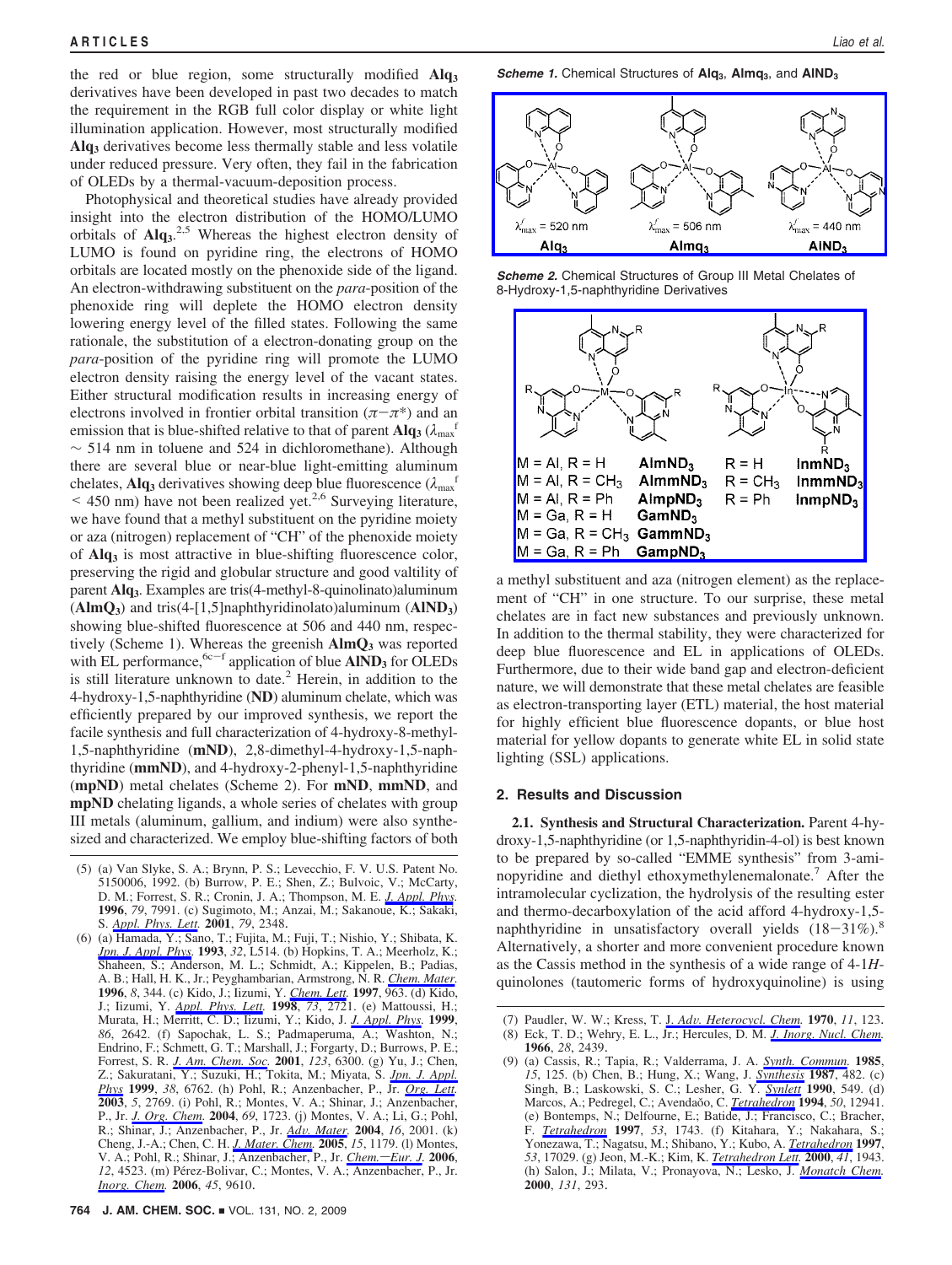*Scheme 3.* Synthetic Routes to a Series of 8-Hydroxy-1,5-naphthyridine Metal Chelates



2,2,6-trimethyl-4*H*-1,3-dioxin-4-one (Meldrum's acid) as an effective diketone equivalent precursor.<sup>9</sup> Therefore, we adopted the effective Cassis method in the synthesis of the new naphthyrine derivatives, **mND**, **mmND**, and **mpND** (Scheme 3). For comparison purposes in the study herein, parent chelating ligand **ND** was also synthesized by the more convenient Cassis method.

In the first step of synthesis, four pyridylaminomethylene Meldrum's acid derivatives (pre-**ND**, pre-**mND**, pre-**mmND**, pre-**mpND**) were all obtained in reasonably good yields, 87, 78, 71, and 58%, respectively. Among four species, relatively low yields (58%) of pre-**mpND** can be attributed to the bulky phenyl group that causes sterical hindrance in the formation of the methylene-bridge-head between the amino substituent and Meldrum's acid. In the following step of a ring closure reaction, heating Meldrum's acid derivatives in diphenyl ether afforded **ND**, **mND**, **mmND**, and **mpND** in 47-77% yields, respectively. Among them, **ND (**1,5-naphthyridin-4-ol or 8-hydroxy-1,5 naphthyridine) was obtained in lowest yields (47%), and it is due to formation of an undesired structural isomer (1,7 naphthyridin-4-ol) in the ring closure reaction. The same cause is believed to occur in the previous "EMME synthesis" of **ND**, which was prepared in even lower yields.<sup>8</sup> Nevertheless, the methyl or phenyl substituents of **mND**, **mmND**, or **mpND** are simply from the starting materials of either 3-amino-4-picoline or triethyl orthoacetate/orthobenzoate. A different alkyl group or substituted aromatic ring can be readily incorporated onto **ND** with appropriate starting materials. Through the case of **ND**, it is conceivable that the Cassis method illustrated herein is more convenient and versatile. From the Cassis method, we obtained ND in ∼40% overall synthetic yields, which is in fact better than 18-31% overall synthetic yields from the literature reported "EMME synthesis".<sup>8</sup> Moreover, the advantage of the Cassis method is the simpler and more reliable synthetic operation, a two-step procedure instead of a four-step procedure. In "EMME synthesis", a tedious purification process has to be performed four times after each step in the synthetic sequence. The newly synthesized 4-hydroxy-1,5-naphthyridine derivatives were successfully converted into group III metal chelates. However, due to the different reactivity of the metal starting material and the different solubility of the metal chelate product, various reaction conditions and the isolation/purification method were adopted in the final metal chelation reactions, which is somewhat variant from the conventional method preparing **Alq3** (see Experimental Section for details). Basically, the synthesis and purification of hydroxynaphthyridine group III metal chelates are not much difficult than those for the easily prepared and purified **Alq3**. They can be readily obtained with volume production in a conventional synthetic laboratory.

These metal chelates were fully characterized by  ${}^{1}H$  and  ${}^{13}C$ NMR, mass spectroscopy, and elemental analysis, and they were consistent with proposed structures. Particularly, a single crystal X-ray structure of **AlND3** was obtained. Its ORTEP drawing is displayed in Figure 1.10 Similar to that of **Alq3**, the meridional (*mer*) configuration of **AIND**<sub>3</sub> is clearly evident by the structure diagram and it is consistent with its complicated <sup>1</sup>H NMR spectrum. Interestingly, unlike AlmND<sub>3</sub> or GamND<sub>3</sub>, InmND<sub>3</sub> exhibited a simple <sup>1</sup>H NMR spectrum (four sharp and wellseparated proton resonances), an indication of the facial (*fac*) configuration of **InmND3**. However, recent evidence has demonstrated that the simple <sup>1</sup> H NMR spectrum of **Inq3** (and hence **InmND**<sub>3</sub>) is due to the rapid fluxional transitions between *mer* and *fac* configurations on the NMR time scale.<sup>11</sup>

The higher level of electron deficiency of **ND** than 8-hydroxyquinoline is evident by the significantly smaller  $pK_a$  2.85 of **ND** than  $pK_a$  5.13 of 8-hydroxyquinoline.<sup>12</sup> **ND** derivatives have been known for keto-enol tautomerism in polar organic solvents (see Scheme 3).<sup>7</sup> We found that the extent of naphthyridone tautomeric forms (and hence the  $pK_a$  value) can be gauged by the <sup>1</sup>H NMR signal (chemical shift) of the proton next to the hydroxy substituent of 8-hydroxyquinoline, **ND**, and **mND**, which locates at 7.09, 6.52, and 6.50 ppm, respectively (see Figure 2). We expect that even smaller  $pK_a$  values are present for **mmND** and **mpND**. The smaller  $pK_a$  values (due to the electron deficiency) render **ND** derivatives weaker *δ*-donors on the phenoxide side of the chelating ligand. As the result of a weaker *<sup>δ</sup>*-donor, the average Al-O bond distance of **AlND3**  $(1.867 \pm 0.03 \text{ Å})$  is longer than that  $(1.856 \pm 0.02 \text{ Å})$  of **Alq<sub>3</sub>**.<sup>4</sup><br>On the pyriding side of the chelating ligand, the average Al-N On the pyridine side of the chelating ligand, the average  $AI-N$ bond distance of  $\text{AlND}_3$  (2.025  $\pm$  0.03 Å) is shorter than that  $(2.051 \pm 0.02 \text{ Å})$  of Alq<sub>3</sub>, and this can be attributed to the "seesaw-like" binding mode of a bidentate chelating ligand. Otherwise, it can be attributed to the stronger N *δ*-donor in AIND<sub>3</sub> than in Alq<sub>3</sub> because of the electron-donating methyl substituent *para* to the N *δ*-donor. We believe that the strength of the *δ*-donor (or the electron deficiency) of chelating ligands is one of the reasons why aluminum metal chelates of **mND**, **mmND**, or **mpND** all have a shorter fluorescence peak wavelength and are better in blue color purity than **AIND**3 or **Alq3** (see Table 1 for fluorescence data).

**2.2. Photophysical Properties and Energy Levels.** Whereas it is the desired deep blue color  $(\lambda_{\text{max}}^{\text{fl}} 415-417 \text{ nm})$  of **AlmND3**, **AlmmND3**, and **AlmpND3**, a less satisfactory sky blue fluorescence ( $\lambda_{\text{max}}$ <sup>fl</sup> 433 nm) of the previously known **AlND**<sub>3</sub> is clearly shown in their solution fluorescence images (see Figure 3). In the solid state, all four aluminum chelates display redshifted fluorescence wavelength  $λ_{max}$ <sup>fl</sup> 425 nm (**AlmpND**3), 431

(12) Mason, S. F. *J. Chem. Soc.* **1957**, 5010.

<sup>(10)</sup> Crystal data for **AIND<sub>3</sub>** · CH<sub>2</sub>Cl<sub>2</sub>: C<sub>25</sub>H<sub>17</sub>AlCl<sub>2</sub>N<sub>6</sub>O<sub>3</sub>: *Fw* = 547.33, Triclinic,  $P_1$ ,  $Z = 2$ ,  $F(000) = 560$ . Cell dimendions:  $a = 7.9946(7)$ Triclinic, P1, Z = 2, F(000) = 560. Cell dimendions:  $a = 7.9946(7)$ <br>
Å,  $b = 12.0879(11)$  Å,  $c = 13.1153(12)$  Å,  $\alpha = 70.346(2)^\circ$ ,  $\beta = 82.950(2)^\circ$ ,  $\gamma = 84.082(2)^\circ$ ,  $\gamma = 181.98(18)$  Å?  $\frac{\partial_{max}}{\partial_{max}} = 50.0^\circ$ ,  $\rho_{\text{$ = 1.538 mg/m<sup>3</sup>. Of 8777 reflections, 4157 were independent, 334<br>parameters  $R(F_0) = 0.0588$  (for reflections with  $I \ge 2\sigma(I)$ ),  $R_u(F_0) =$ parameters,  $R(F_0) = 0.0588$  (for reflections with  $I > 2\sigma(I)$ ),  $R_w(F_0) = 0.1663$  (for reflections with  $I > 2\sigma(I)$ ). The GoF on  $F^2$  was 0.977.<br>Sannochak I. S : Ranasinghe, A : Kohlmann, H : Ferris, K F :

<sup>(11)</sup> Sapnochak, L. S.; Ranasinghe, A.; Kohlmann, H.; Ferris, K. F.; Burrows, P. E. *Chem. Mater.* **2004**, *16*, 401.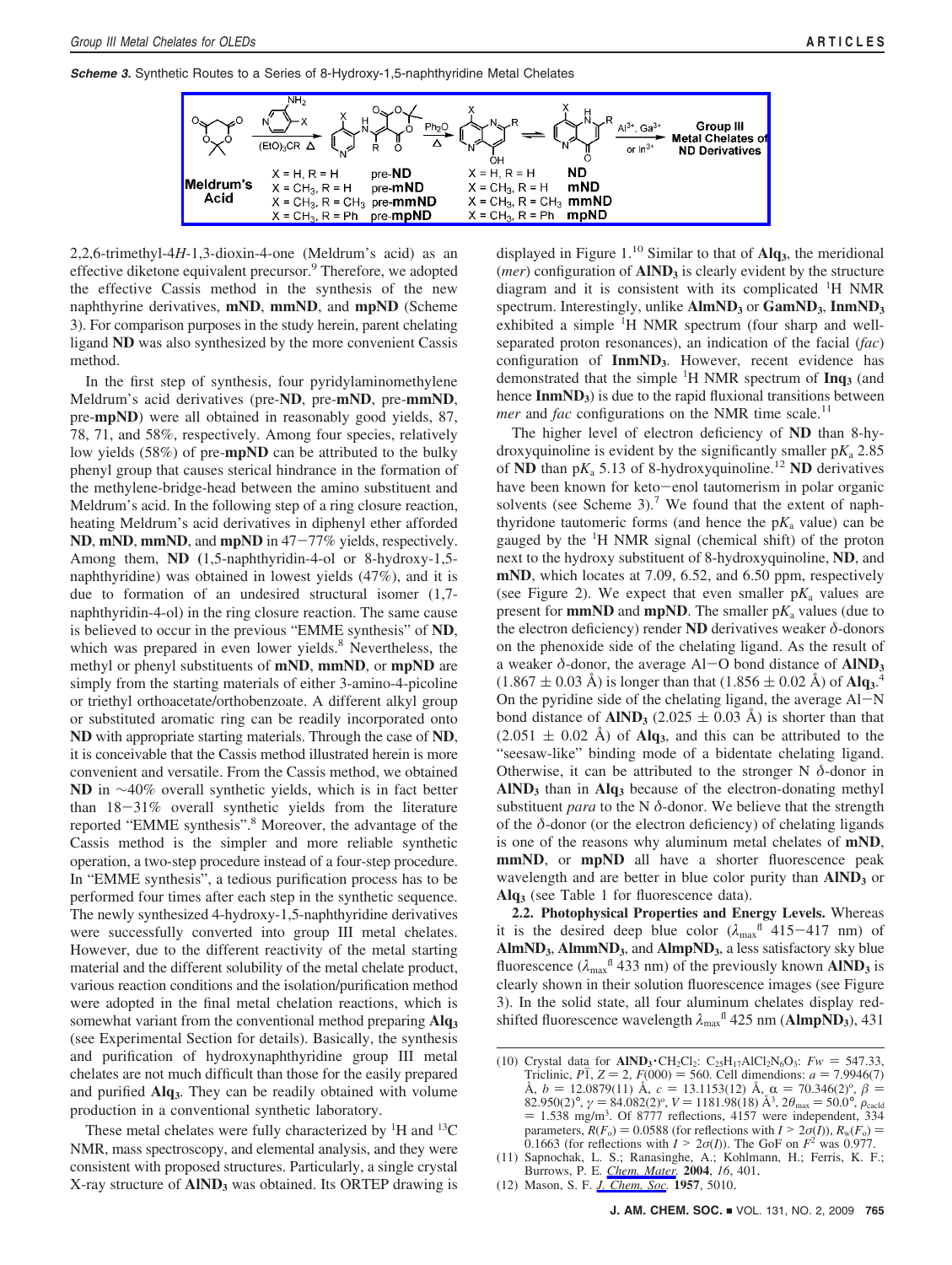

*Figure 1.* Molecular structure of **AIND**<sub>3</sub> determined by X-ray diffraction analysis.



**Figure 2.** <sup>1</sup>H NMR spectra of 8-hydroxyquinoline, **ND**, and **mND** in CD<sub>3</sub>OD from top to bottom, respectively.

*Table 1.* Optical and Thermal Properties of Metal Chelates of 4-Hydroxy-1,5-naphthyridine Derivatives

|                                                                                 | solution <sup>a</sup>                                                          |                                   | solid                |                                   |                       |                                   |                                       |                                                        |                       |
|---------------------------------------------------------------------------------|--------------------------------------------------------------------------------|-----------------------------------|----------------------|-----------------------------------|-----------------------|-----------------------------------|---------------------------------------|--------------------------------------------------------|-----------------------|
| metal chelates                                                                  | $\lambda_{\text{max}}^{\text{ab}}$ , $\lambda_{\text{on}}^{\text{ab}}$<br>(nm) | $\lambda_{\text{max}}$ fl<br>(nm) | $\Phi_t$<br>(% )     | $\lambda_{\text{max}}$ fl<br>(nm) | $\Phi_t$<br>(%)       | $T_{\mathsf{q}}$<br>$(^{\circ}C)$ | $T_{\rm c}$<br>$(^{\circ}C)$          | $\tau_{\scriptscriptstyle\mathsf{m}}$<br>$(^{\circ}C)$ | LUMO/HOMO<br>$(eV)^b$ |
| Alq <sub>3</sub><br>AlND <sub>3</sub>                                           | 388, 443<br>341, 381                                                           | 524<br>433                        | 20<br>47             | 516<br>447                        | 40<br>45              | 174<br>122.                       | 367<br>262                            | 412<br>412                                             | 3.1/5.9               |
| AlmND <sub>3</sub>                                                              | 338, 370                                                                       | 415                               | 45                   | 431                               | 43                    | 196                               | 277<br>387                            | 420                                                    | 3.0/6.4               |
| AlmmND <sub>3</sub><br>AlmpND <sub>3</sub><br>GamND <sub>3</sub>                | 335, 372<br>326, 376<br>341, 374                                               | 416<br>417<br>431                 | 45<br>45<br>45       | 419<br>425<br>439                 | 39<br>6<br>41         | 233<br>204<br>$\boldsymbol{c}$    | c<br>278<br>c                         | 436<br>370<br>414                                      | 3.2/6.5               |
| $Gamma_{3}$<br>GampND <sub>3</sub><br>InmND <sub>3</sub><br>InmmND <sub>3</sub> | 339, 376<br>327, 383<br>344.382<br>332, 381                                    | 432<br>432<br>436<br>437          | 42<br>25<br>37<br>36 | 434<br>439<br>445<br>436          | 52<br>11<br>12<br>22. | 2.12<br>185<br>183<br>22.1        | $\boldsymbol{c}$<br>275<br>$\epsilon$ | 430<br>381<br>361<br>372                               | ٠<br>3.3/6.5          |
| InmpND <sub>3</sub>                                                             | 329, 386                                                                       | 437                               | 23                   | 446                               | 8                     | 186                               | 224                                   | 370                                                    |                       |

*<sup>a</sup>* In dichloromethane. *<sup>b</sup>* HOMO energy was determined as the edge of HOMO energy level or the ionization potential of the material; LUMO energy was determined as the lowest photoexcitation state energy from the on-set absorption energy in absorption spectra. *<sup>c</sup>* Not observed.

nm ( $AlmND_3$ ), and 447 nm ( $AlND_3$ ), except  $\lambda_{max}$ <sup>fl</sup> 419 nm of AlmmND<sub>3</sub> (Table 1). In dichloromethane solution, all four aluminum chelates have reasonably good fluorescence quantum yields  $(\Phi_f)$  around 45-47% but more or less suffer from fluorescence concentration quenching in the solid state (Table 1).



**Figure 3.** Solution (in dichloromethane) and solid state fluorescence image of **AlND3**, **AlmND3**, **AlmmND3**, and **AlmpND3** from left to right, respectively.



*Figure 4.* Energy alignment of **AlmND3**, **GamND3**, **InmND3**, **Alq3**, NPB, and CBP in OLED devices based on ITO anode and LiF/Al cathode.

Among them, AlmpND<sub>3</sub> has the most severe fluorescence quenching in the solid state with a  $\Phi_f$  of only 6%. Such solidstate fluorescence quenching is universal for **mpND**-based chelates (**AlmpND3**, **GampND3**, and **InmpND3**. This can be rationalized by the molecular contact (probably  $\pi-\pi$  interaction) through protruded phenyl substituents in the solid state. With no exception of the three chelating ligands **mND**, **mmND**, and **mpND**, fluorescence of these metal chelates was observed to be reduced with increasing atomic number of the metal ion from Al to Ga and then In (see  $\Phi_f$  data in Table 1), known as the heavy atom effect that increases in the rate of intersystem crossing. $^{2,13}$ 

In the search for the origin of the wide band gap nature, AlmND<sub>3</sub>, GamND<sub>3</sub>, and **InmND**<sub>3</sub> were found to have a HOMO energy level around  $6.4-6.5$  eV, which is significantly lower than 5.9 eV of **Alq3** (Figure 4). The LUMO energy level of three **mND** metal chelates is around  $3.0-3.3$  eV, which is similar to or just a bit lower than 3.1 eV of **Alq3**. This is perfectly logical because the prominent electron deficient feature (N aza substituent) locates on the HOMO of the molecule, which is the pyridin-4-olate ring of the chelating ligand, instead of the LUMO of three **mND** metal chelates, which is the *para*methylpyridine (or 4-picoline) ring of the chelating ligand. It can be further identified that either HOMO or LUMO is stabilized by the higher atomic number of the central metals, Al, Ga, and In. Such a stabilization effect happens more prominently in the LUMO than in the HOMO. As a result, the energy band gap of three **mND** metal chelates decreses in the order  $\text{AlmND}_3$  >  $\text{GamND}_3$  >  $\text{ImmND}_3$ . Relative to that of  $\text{Alg}_3$ , a significantly low HOMO energy level and moderately low LUMO energy level enlarge the energy band gap of these hydroxylnaphthyridine-based metal chelates.

<sup>(13)</sup> Burrow, P. E.; Sapochak, L. S.; McCarty, D. M.; Forrest, S. R.; Thompson, M. E. *Appl. Phys. Lett.* **1994**, *64*, 2718.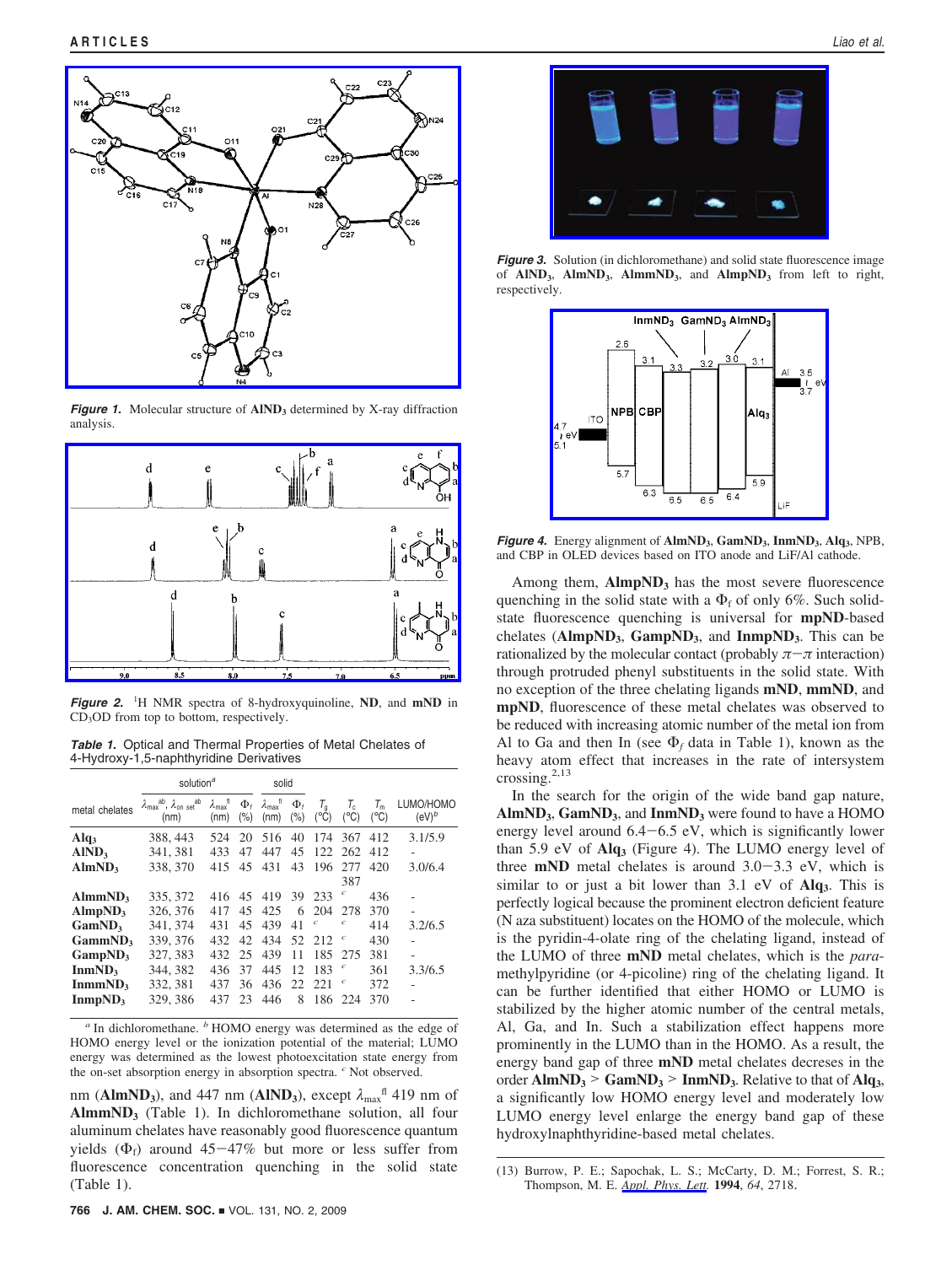

*Figure 5.* Hole and electron mobility vs the square root of the applied electric field of  $\text{AlmND}_3$  and  $\text{AlmND}_3$  (a) and  $\text{Alq}_3$  and  $\text{Bebq}_2$  (b).

**2.3. Charge-Transporting Properties and Charge Carrier Mobilities.** In terms of HOMO and LUMO energy levels, hydroxynaphthyridine-based metal chelates are better holeblocking or electron-transporting materials than **Alq**3 or other deep blue fluorophores. Most known deep blue fluorophores are based on triarylamines, such as NPB, or nonheteroatomcontaining polycyclic aromatic hydrocarbons (PAHs), such as anthracene, perylene, pyrene, or spirobifluorene compounds. Compared with those of hydroxynaphthyridine metal chelates, such nonmetal chelate deep blue fluorophores have significantly higher HOMO and LUMO energy levels of  $5.1-5.8$  eV and 2.0-2.7 eV (assuming band gap energy is ca. 3.1 eV) below vacuum level, respectively.<sup>14</sup>

The HOMO-LUMO energy level of the material shown above is one of the determining factors for electron-transporting or hole-transporting properties of OLED materials. The charge carrier (electron or hole) mobility is the other decisive characteristic that influences the charge-transporting nature and hence the efficiency performance of OLEDs. The relative magnitude of the electron and hole mobility of the material indicates the extent of charge balancing, the efficiency of charge recombination, and hence the EL efficiency of OLEDs. We measured the intrinsic charge carrier (hole or electron) mobility in a bulk film  $(0.6-1 \mu m)$  of **AlmND<sub>3</sub>** and **AlmmND<sub>3</sub>** using the optical timeof-flight (TOF) technique that has been described before. In addition, we also took a measurement on  $\mathbf{Alg}_3$  and  $\mathbf{Bebq}_2$  with the same measuring system for comparison and accuracy checking. Figure 5 shows the field dependence of the hole and electron drift mobility of **AlmND<sub>3</sub>**, **AlmmND**<sub>3</sub> (Figure 5a), **Alq**<sub>3</sub>, and Bebq<sub>2</sub> (Figure 5b). First, the electron mobility of **Alq**<sub>3</sub> was determined to be  $\sim 10^{-5}$  cm<sup>2</sup>/V s at an electric field of 6.4  $\times$ 105 V/cm, which agrees with those obtained previously.15 Second, the electron mobility of Bebq<sub>2</sub> was determined to be  $\sim 10^{-4}$  cm<sup>2</sup>/V s at the same electric field, which is 1 order of magnitude higher than that of **Alq3** and consistent with the report that Bebq<sub>2</sub> is a better electron-transporting material than  $\mathbf{Alg}^{16}$ Devices with an electron-transporting layer (ETL) of  $\text{Bebq}_2$  have been demonstrated with lower driving voltage and longer operation lifetime, when compared with ones with **Alq**3 as an ETL.<sup>16</sup> Third, we found that the charge carrier (either hole or electron) mobility of **AlmND**<sub>3</sub> is higher than that of **AlmmND**<sub>3</sub> by nearly 1 order of magnitude (Figure 5a). In fact, checking the extrapolated data in the range of electric field of  $(3.6-6.4)$  $\times$  10<sup>5</sup> V/cm, the charge carrier (either hole or electron) mobility of **AlmND<sub>3</sub>** is the highest among all (Figure 5a and 5b). Therefore,  $\text{AlmND}_3$  is probably a better electron-transporting material than **AlmmND**<sub>3</sub> because of its high electron mobility. In addition,  $AlmND<sub>3</sub>$  seems to be the only material that is ambipolar because of its very similar hole and electron mobility determined by TOF technique. On the other hand, **AlmmND3** may be a better nondopant deep blue emitter because of its low hole mobility, which limits the amount of hole carrier on **AlmmND3** and enhances the charge balance in normally holedominated devices, one crucial factor for high efficiency OLEDs. As shown in the following sections (**2.7** and **2.8**), our OLED results are consistent with the forgoing derivation from the TOF data of **AlmND**<sub>3</sub> and **AlmmND**<sub>3</sub>.

**2.4. Thermal Properties.** Figure 6 shows the differential scanning calorimetry (DSC) thermograms of **Alq3**, **AlND3**, **AlmND3**, **GamND3**, **AlmmND3**, and **GammND3**. In DSC measurements, these metal chelates were first taken from the sample that was purified by a sublimation process. With such prethermal-annealed samples (sublimed-scarped samples), we found that DSC thermograms often show nothing but weak endothermic step transitions, indicative of the glass phase transition temperature  $(T<sub>g</sub>)$ . To reveal DSC signals of other phase transition temperatures, such as crystallization temperature  $(T_c)$ , melting temperature  $(T<sub>m</sub>)$ , or polymorphic phase transition temperature  $(T_p)$ , the sublimed-scarped samples of metal chelates were redissolved in dichloromethane and then evaporated until dryness under reduced pressure at room temperature. In Figure 6, each metal chelate is displayed with two types of DSC traces. First the heating scan, positioned as the top scan, has a heating temperature beyond the large endothermic signal,  $T<sub>m</sub>$ . The other scans marked with the sequence number of heating scans or cooling scans in Figure 6 are DSC traces with a measuring temperature less than  $T_m$ , except for  $\text{AlmpND}_3$ ,  $\text{GampND}_3$ , and **InmpND<sub>3</sub>** (see Figure S1 for their DSC traces). Two types of heating thermograms were displayed because these metal chelates often exhibit thermal decomposition right after their melting transition, which was evident from observations from a polarized optical microscope (POM). With samples prepared under such conditions, Alq<sub>3</sub> shows  $T_g$  (on-set  $T_g$ ) at 174 °C, a broad and small endortherm peaking at ∼355 °C (assigned as  $T_p$ ) immediately followed by an exotherm peaked at 367 °C  $(\dot{T}_c)$ , and finally a large endothermic signal at 412 °C ( $T_m$ ). Whereas a  $T_{\rm g}$  of 174 °C and  $T_{\rm m}$  of 412 °C are rather consistent with literature data for Alq<sub>3</sub>,<sup>3c,4,6f,17</sup> the coupled endortherm and

<sup>(14)</sup> Adachi, C.; Oyamada, T. *Data Book on HOMO Le*V*els of Organic Thin Films in Organic Semiconductor Devices*; CMC Publishing: Tokyo, 2005.

<sup>(15)</sup> Tse, S. C.; Kwok, K. C.; So, S. K. *Appl. Phys. Lett.* **2006**, *89*, 262102.

<sup>(16) (</sup>a) Lee, J.-H.; Wu, C.-I.; Liu, S.-W.; Huang, C.-A.; Chang, Y. *Appl.*

Phys. Lett. 2005, 86, 103506. (b) Lee, J.-H.; Ho, Y.-H.; Lin, T.-C.; (17) Higginson, K. A.; Zhang, X.-M.; Papadimitrakopoulos, F. Chem.<br>Wu, C.-F. J. Electrochem. Soc. 2007, 154, 1226. (Mater. 1998, 10, 1017. Mater. 1998, 1 *Mater.* **1998**, *10*, 1017.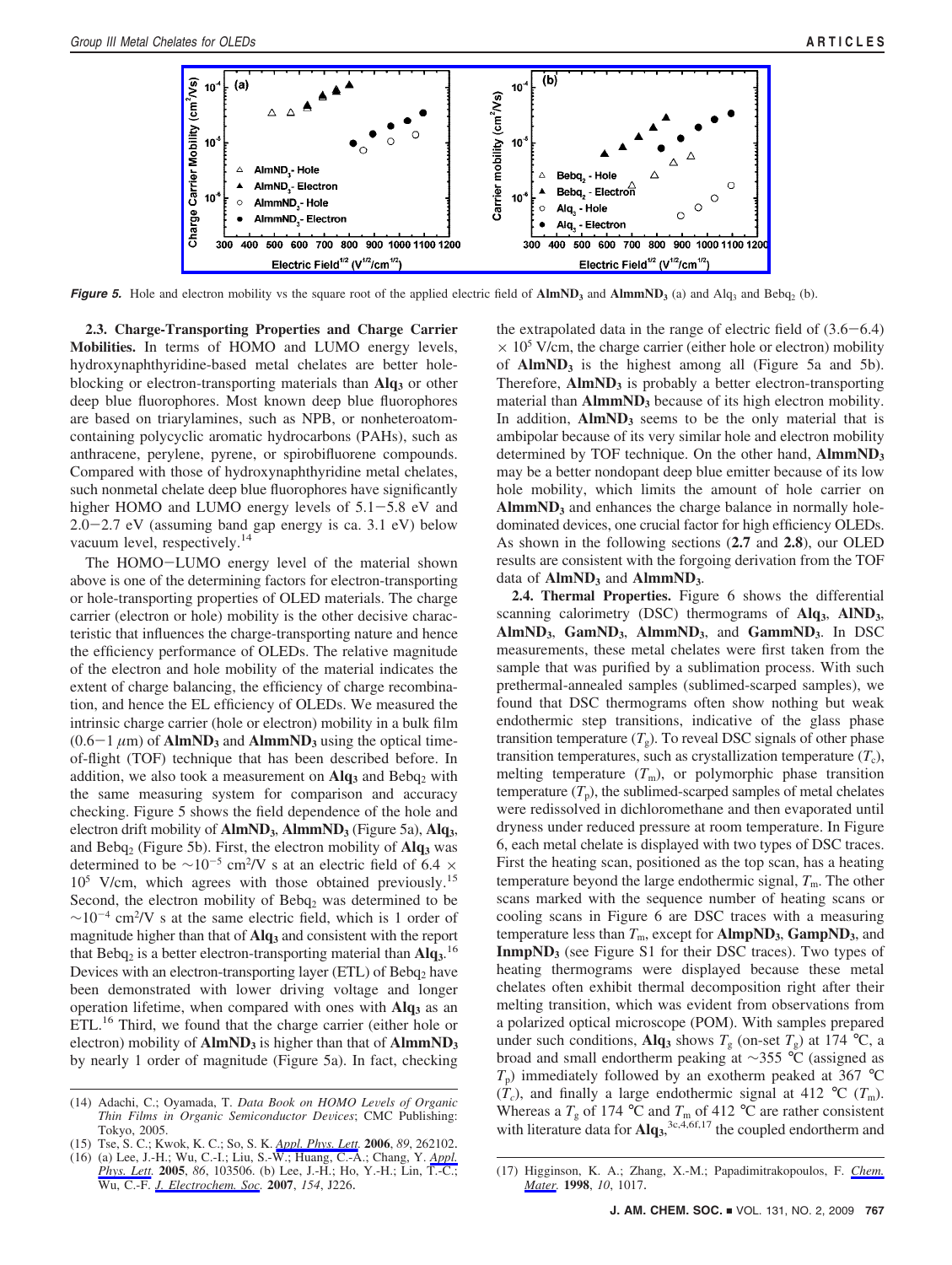

*Figure 6.* DSC thermograms of **Alq3**, **AlND3**, **AlmND3**, **GamND3**, **AlmmND3**, and **GammND3**.

exotherm have been shown before, although they were reported at higher temperatures of 393 and 396 °C, respectively.<sup>4,6f,18</sup> It is interesting to know that Alq<sub>3</sub> will be vaporized (sublimed) when heated around melting temperatures at atmospheric pressure.6f We have a similar observation (under POM) for **Alq3** and most metal chelates reported herein as well. Such an observation is indirect evidence that these new metal chelates preserve their superior volatility as well as **Alq3**. Unlike those structurally modified Alq<sub>3</sub> blue derivatives, volatile hydroxynaphthyridine metal chelates reported herein have no problem in the fabrication of OLED by thermal-vacuum-deposition processes.

**Alq3** has been well-known for its polymorphic and racemic nature and its multiple phase transitions that have been studied

in great detail recently.<sup>4,6f,18</sup> It has been suggested that the exotherm observed for Alq<sub>3</sub> in DSC traces is due to crystallization, indicative of the instability of the glassy phase of **Alq3**. Some new hydroxynaphthyridine metal chelates, such as **AlmmND3**, **GamND3**, **GammND3**, **InmND3**, and **InmmND3**, show no discernible exotherm in DSC traces, a good sign of the morphological stability of their glassy phase. Except for **AlND3**  $(T_g \sim 122$  °C) and **GamND**<sub>3</sub> (no detectable  $T_g$  in DSC traces), all metal chetates reported herein show  $T<sub>g</sub>$  values around <sup>183</sup>-<sup>233</sup> °C, which is higher than 174 °C for **Alq3** (Table 1). Higher  $T_g$ 's of metal chetates often imply a higher morphorlogical stability or a glass phase stability, which is beneficial to the operation lifetime of the multiple-thin-film OLEDs. Furthermore, for all aluminum chelates but **AlmpND3**, higher melting temperatures than Alq<sub>3</sub> were observed by DSC (Table 1). This is a plus because the melting transition of these aluminum chelates was rapidly followed by the thermal decomposition. A higher melting temperature means a higher thermal stability in the case of the aluminum chelates studied herein.

Metal chelates based on **mpND** are different from the rest. Among all metal chelates, **AlmpND<sub>3</sub>**, **GampND<sub>3</sub>** and **InmpND**<sub>3</sub>

<sup>(18) (</sup>a) Sano, K.; Kawata, Y.; Urano, T. I.; Mori, Y. *J. Mater.Chem.* **1992**, 2, 767. (b) Braun, M.; Gmeiner, J.; Tzolov, M.; Cölle, M.; Meyer, F. D.; Milius, W.; Hillebrecht, H.; Wendland, O.; von Schütz, J. U.; Brütting, W. *J. Chem. Phys.* 2001, 114, 9625. (c) Cölle, M.; Gmeiner, J.; Milius, W.; Hillebrecht, Br¨; utting, W. *Ad*V*. Funct. Mater* **<sup>2003</sup>**, *13*, 108. (d) Muccini, M.; Loi, M. A.; Kenevey, K.; Zamboni, R.; Masciocchi, N.; Sironi, A. *Ad*V*. Mater.* **<sup>2004</sup>**, *<sup>16</sup>*, 861. (e) Levichkova, M. M.; Assa, J. J.; Frob, H.; Leo, K. *Appl. Phys. Lett.* **2006**, *88*, 201912.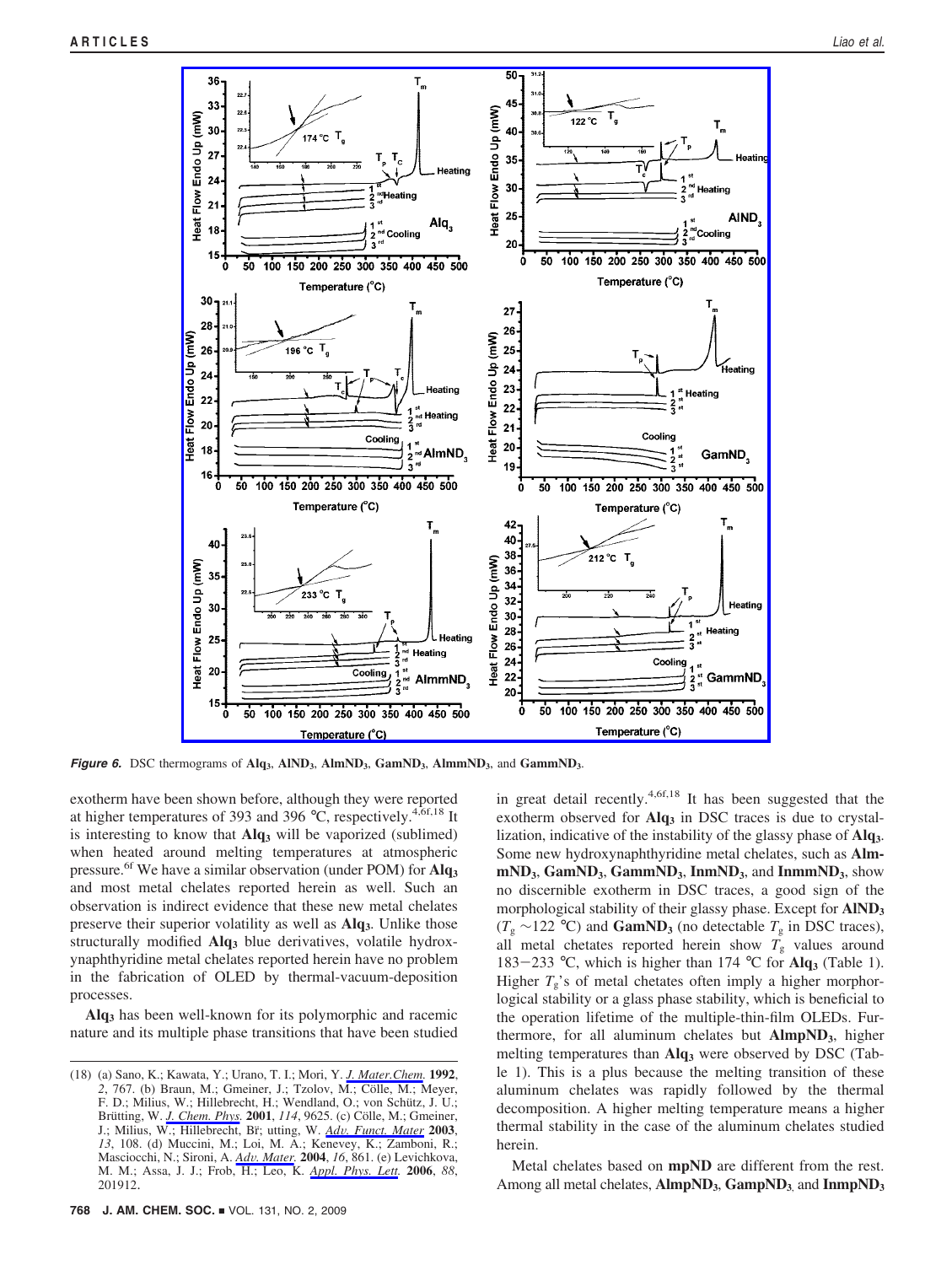

**Figure 7.** EL spectra of four NPB/AlmND<sub>3</sub>-containing OLEDs: ITO/ multiple organic layers/LiF/Al.

were found with relatively low  $T_g$ 's of 185-204 °C, and they are easily recognizable in repeated heating scans in DSC measurements (Figure S1). Their  $T_g$ 's were always observed prior to a cold crystallization peak without discernible polymorphic phase transition signals (as  $T_p$  marked for **AIND**<sub>3</sub>, **AlmND3**, and **AlmmND3** in Figure 6). **AlmpND3**, **GampND3**, and  $ImpND<sub>3</sub>$  are also a few exceptions that they do not decompose following the melting transition. Such a difference in thermal properties of **mpND**-based metal chelates can be all attributed to the protruded phenyl substituent on a symmetric and nearly globular structure of naphthyridinolate metal chelates.

**2.5. Elimination of Adverse Exciplex Formation in Non-Doped Blue OLEDs.** Deep blue fluorescence of **AlmND**3 or AlmmND<sub>3</sub> is very attractive for highly demanding blue OLEDs. A simple nondoped bilayer EL device ITO/NPB(30 nm)/ **AlmND3**(30 nm)/LiF(5 nm)/Al (150 nm) was first fabricated by sequential thermal-vacuum-deposition of NPB, **AlmND3**, LiF, and Al onto ITO (indium tin oxide)-coated glass substrate. Unfortunately, in addition to the emission band peaking around <sup>430</sup>-450 nm of **AlmND3**, a pronounced emission band around <sup>480</sup>-540 nm appears in the EL spectrum of the device (Figure 7).

Such a long wavelength EL devastates the EL efficiency and also impairs the blue color purity of OLEDs. A similar observation was also found for **AlmmND**<sub>3</sub> OLEDs. To clarify the origin of the long wavelength EL, three more control devices were then fabricated: ITO/NPB (30 nm)/*m*CP(30 nm)/ **AlmND3**(30 nm)/LiF(5 nm)/Al(150 nm), ITO/NPB(30 nm)/ **AlmND3** (30 nm)/**Alq3**(30 nm)/LiF(5 nm)/Al(150 nm), and ITO/ NPB(30 nm)/**AlmND3** (30 nm)/TPBI (30 nm)/LiF (5 nm)/Al (150 nm). From their EL spectra (Figure 7), we can firmly conclude that the EL around 480-540 nm is due to the exciplex emission occurring at the interface of NPB and **AlmND<sub>3</sub>**. It is rather common that electron-deficient materials (such as Alq<sub>3</sub> and 1,3,4-oxadiazole compounds) have a propensity to form exciplex with electron-rich hole-transporting materials (such as NPB triarylamine species).19 By lowering the HOMO energy level of the hole-transporting material (i.e., reducing the HOMO energy level difference between the hole-transporting material and  $\overline{AlmND_3}$ ,<sup>19d</sup> the problem of the exciplex associated with AlmND<sub>3</sub> can be largely alleviated. As shown in Figure 7, having

| <b>Table 2.</b> Electroluminescence Characteristics of Nondoped                     |
|-------------------------------------------------------------------------------------|
| AlmND <sub>3</sub> OLEDs Containing CBP with Different Layer Thickness <sup>a</sup> |

| CBP<br>thickness<br>[nm] | max. luminance.<br>voltage<br>[cd/m <sup>2</sup> , V] | luminance.<br>efficiency,<br>voltage<br>[cd/m <sup>2</sup> , %, $VI^b$ | max.<br>efficiency<br>$[%$ , cd/A, $Im/W]$      | $\lambda_{\text{max}}^{\text{el}}$ [nm] | CIE 1931<br>chromaticity<br>[x, y] |
|--------------------------|-------------------------------------------------------|------------------------------------------------------------------------|-------------------------------------------------|-----------------------------------------|------------------------------------|
| 3                        | 5555.15                                               |                                                                        | 119, 0.39, 5.68 0.53, 0.79, 0.33 456 0.18, 0.20 |                                         |                                    |
| 5                        | 4971.15                                               |                                                                        | 162, 0.86, 5.63 1.08, 1.01, 0.45 450 0.15, 0.11 |                                         |                                    |
| 10                       | 5070, 15                                              |                                                                        | 277, 1.63, 8.37 1.79, 1.51, 0.53 448 0.15, 0.10 |                                         |                                    |
| 15                       | 5606, 15                                              |                                                                        | 315, 1.63, 9.55 1.74, 1.68, 0.53 452 0.16, 0.12 |                                         |                                    |
|                          |                                                       |                                                                        |                                                 |                                         |                                    |

*<sup>a</sup>* Devices have the configuration of ITO/NPB(40 nm)/CBP(*x* nm)/ **AlmND<sub>3</sub>**(30 nm)/**Alq**<sub>3</sub>(20 nm)/LiF(0.5 nm)/Al(150 nm),  $x = 3, 5, 10$ , and 15, respectively.  $\overline{b}$  At current density of 20 mA/cm<sup>2</sup>.

a low HOMO energy level around 6.1 eV,<sup>20</sup> arylamine *mCP* (1,3-di(9*H*-carbazol-9-yl)benzene) is effective in preventing the exciplex emission as evident in device ITO/NPB(30 nm)/ mCP(30 nm)/**AlmND**<sub>3</sub>(30 nm)/LiF(5 nm)/Al (150 nm), although such a device is very poor in EL efficiency and brightness. Also having a low HOMO energy level around 6.3  $eV<sub>1</sub><sup>21</sup>$  another hole-transporting material CBP (4,4′-di(9*H*-carbazol-9-yl)biphenyl) was thus inserted between NPB and **AlmND3**. By the variation of CBP layer thickness, we have successfully eliminated the exciplex emission and optimize the performance of the blue devices ITO/NPB $(40 \text{ nm})$ /CBP $(x \text{ nm})$ /**AlmND**<sub>3</sub> $(30 \text{ nm})$ / Alq<sub>3</sub> (20 nm)/LiF (5 nm)/Al (150 nm) optimized with  $x = 10$ (Table 2). From such CBP-inserted nondoped **AlmND**<sub>3</sub> OLEDs, we have successfully achieved deep blue ELs ( $CIE_{x,y} = 0.15$ , 0.10) with a reasonably good external quantum efficiency  $(\eta_{ext})$ reaching  $1.79\%$  (or  $1.63\%$  at 20 mA/cm<sup>2</sup>) and a maximum brightness of 5070 cd/m<sup>2</sup> (or 277 cd m<sup>-2</sup> at 20 mA/cm<sup>2</sup>) (Figure 8). To the best of our knowledge, we believe that a similar exciplex problem of **AlmND**<sub>3</sub> has been found for **AIND**<sub>3</sub> before and the problem has not been solved until this study.<sup>22</sup>

**2.6. As Electron-Transporting Material in Non-Doped AlmND3 OLEDs.** Similar to green emitter **Alq3**, deep blue emitter **AlmND<sub>3</sub>** potentially can be used as an electrontransporting material in OLEDs. To gauge such viability, four nondoped **AlmND<sub>3</sub>** OLEDs containing four different ETL materials were fabricated: ITO/NPB(40 nm)/CBP10 nm)/  $\text{AlmND}_3(30 \text{ nm})/\text{ETL}(20 \text{ nm})/\text{LiF}(5 \text{ nm})/\text{Al}(150 \text{ nm})$ , where the ETL material is TPBI  $(2,2',2''-(1,3,5{\text{-}phenylene})\text{tris}(1{\text{-}phenyl-}$ 1*H*-benzimidazole), Bebq<sub>2</sub> (beryllium bis(benzoquinolin-10olate), **Alq3**, or **AlmND3**. As data have shown in Table 3 and Figure 9, in terms of  $\eta_{ext}$ , nondoped  $\text{AlmND}_3$  OLEDs are most efficient when **AlmND**<sub>3</sub> is employed as the ETL material in OLEDs, although it is not as bright as others. However, in terms of power efficiency  $(\eta_P)$ , nondoped **AlmND**<sub>3</sub> OLEDs having TPBI or Bebq2 are more efficient than ones using **Alq3** or  $AlmND<sub>3</sub>$  as the ETL materials (Table 3). We notice that AlmND<sub>3</sub> provide OLEDs a relatively low current density and a relatively high turn-on voltage (Figure 9), which are comparable with those of **Alq**<sub>3</sub> but inferor to those of TPBI or Bebq<sub>2</sub>. Nevertheless, such results validate the usage of **AlmND**<sub>3</sub> as an ETL material in OLEDs.

2.7. AIND<sub>3</sub>, AlmND<sub>3</sub>, AlmmND<sub>3</sub>, and AlmpND<sub>3</sub> for High **Efficiency Non-Doped Deep Blue OLEDs.** Having solved the problem of exciplex EL and demonstrated the electron-

<sup>(19) (</sup>a) Itano, K.; Ogawa, H.; Shirota, Y. *Appl. Phys. Lett.* **1998**, *72*, 636. (b) Chan, L.-H.; Lee, R.-H.; Hsieh, C.-F.; Yeh, H.-C.; Chen, C.-T. *J. Am. Chem. Soc.* **2002**, *124*, 6469. (c) Guan, M.; Bian, Z. Q.; Zhou, Y. F.; Li, F. Y.; Li, Z. J.; Huang, C. H. *Chem. Commun.* **2003**, 2708. (d) Matsumoto, N.; Nishiyama, M.; Adachi, C. *J. Phys. Chem. C* **2008**, *112*, 7735.

<sup>(20)</sup> Wu, M.-F.; Yeh, S.-J.; Chen, C.-T.; Murayama, H.; Tsuboi, T.; Li, W.-S.; Chao, I.; Liu, S.-W.; Wang, J.-K. *Ad*V*. Funct. Mater* **<sup>2007</sup>**, *<sup>17</sup>*, 1887.

<sup>(21)</sup> Hill, I. G.; Rajagopai, A.; Kahn, A. *J. Appl. Phys.* **1998**, *84*, 3236.

Chen, Chin Hsin, Department of Photonics and Display Institute, National Chiao Tung University, private communication.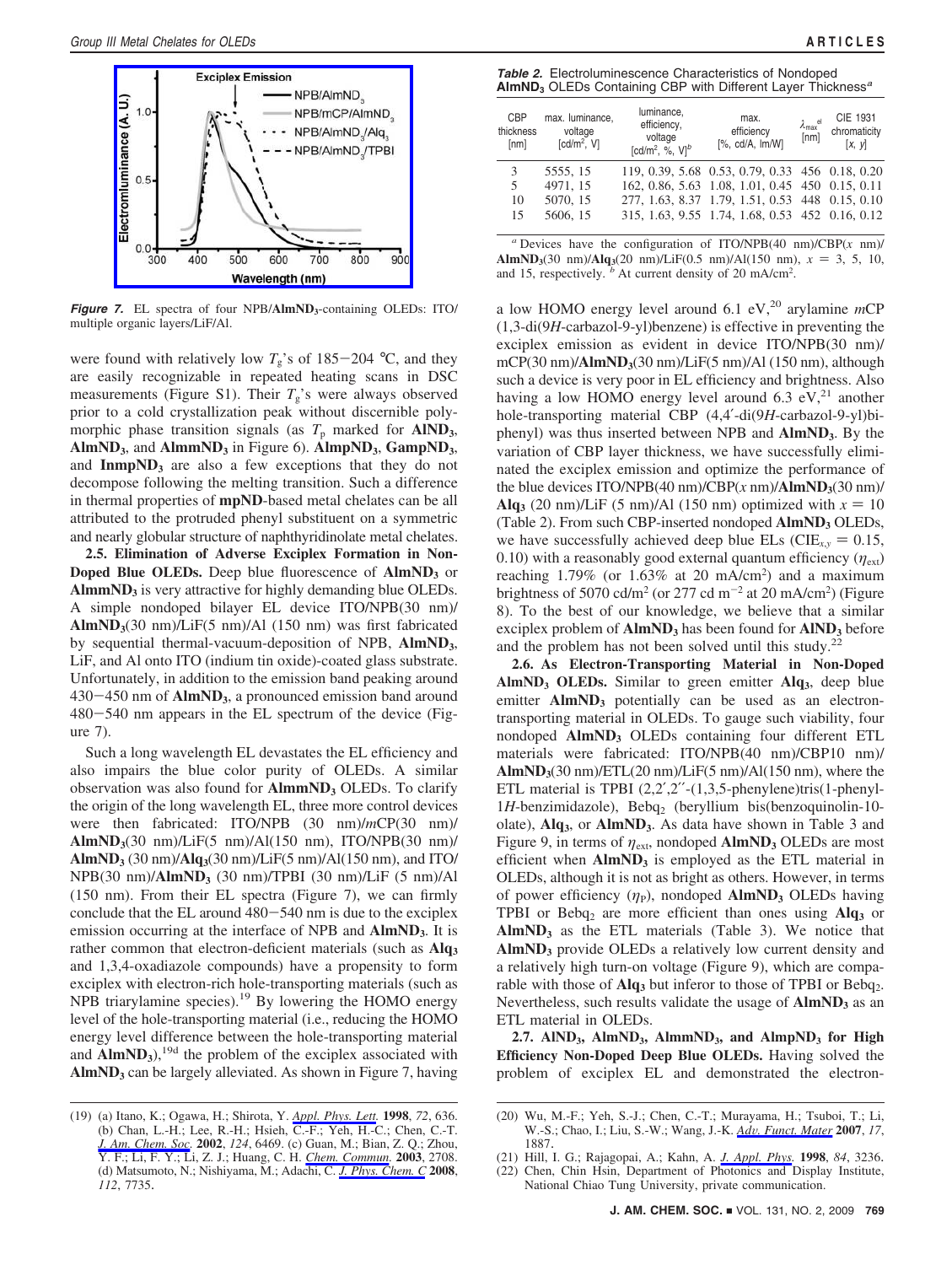

*Figure 8.* EL characteristics of ITO/NPB(40 nm)/CBP(*x* nm)/**AlmND**<sub>3</sub>(30 nm)/**Alq**<sub>3</sub>(20 nm)/LiF(0.5 nm)/Al(150 nm),  $x = 3, 5, 10$ , and 15, respectively.

*Table 3.* Electroluminescence Characteristics of Nondoped **AlmND3** OLEDs with Various ETL Materials*<sup>a</sup>*

| <b>ETL</b>         | max.<br>luminance<br>and voltage<br>[cd/m <sup>2</sup> , V] | luminance,<br>efficiency,<br>voltage<br>[cd/m <sup>2</sup> , %, $VI^b$ | max.<br>efficiency<br>$[%$ , cd/A, $Im/W]$ | $\lambda_{\text{max}}^{\text{el}}$<br>$\overline{\text{[nm]}}$ | CIE 1931<br>chromaticity<br>[x, y] |
|--------------------|-------------------------------------------------------------|------------------------------------------------------------------------|--------------------------------------------|----------------------------------------------------------------|------------------------------------|
| <b>TPBI</b>        | 6000, 15                                                    | 240, 1.15, 6.2                                                         | 1.86, 1.79, 0.86                           | 454                                                            | 0.16, 0.13                         |
| Bebq <sub>2</sub>  | 7140, 15                                                    | 340, 1.67, 5.6                                                         | 1.81, 1.84, 0.98                           | 458                                                            | 0.15, 0.13                         |
| Alq <sub>3</sub>   | 5070, 15                                                    | 277, 1.63, 8.4                                                         | 1.79, 1.51, 0.53                           | 448                                                            | 0.15, 0.10                         |
| AlmND <sub>3</sub> | 5240, 15                                                    | 310, 1.85, 6.8                                                         | 1.96, 1.65, 0.84                           | 452                                                            | 0.15, 0.10                         |
|                    |                                                             |                                                                        |                                            |                                                                |                                    |

*<sup>a</sup>* ITO/NPB(40 nm)/CBP(10 nm)/**AlmND3**(30 nm)/ETL(20 nm)/LiF(5 nm)/Al(150 nm). <sup>*b*</sup> At 20 mA/cm<sup>2</sup>.

transporting property of **AlmND**<sub>3</sub>, we are ready to examine and find the best aluminum chelates of **ND**, **mND**, **mmND**, and **mpND** for nondoped deep blue OLEDs. Having **AlmND**3 as the electron-transporting layer, four nondoped OLEDs were based on **AlND3**, **AlmND3**, **AlmmND3**, and **AlmpND3**: ITO/ NPB(40 nm)/CBP(10 nm)/Blue Al chelates(30 nm)/**AlmND**<sub>3</sub>(20 nm)/LiF(0.5 nm)/Al(150 nm) were fabricated and characterized (Table 4 and Figure 10).

As it can be anticipated from their solution or solid-state fluorescence wavelength, the **AlmND**<sub>3</sub> OLED showed a much deeper blue EL with 1931 Commision Internationale de L'Eclairage *x*, *y* coordinates (CIE<sub>*x*,*y*</sub> = 0.15, 0.09) than that of **AIND<sub>3</sub>** OLED (CIE<sub> $x,y$ </sub> = 0.15, 0.19). However, we do not anticipate that **AlmND3** OLED performs better than does **AlND3** OLED considering its fluorescence quantum yield. Since fluorescence quantum yields of **AIND**<sub>3</sub> are higher than those of AlmND<sub>3</sub> either in solution or in the solid state, we attribute such a result to the charge balancing in the OLED, which has a great influence on the efficiency of the charge-recombination in the OLED. More surprisingly, the **AlmmND3** OLED shows the shortest EL wavelength ( $λ_{max}^{EL}$  ~436 nm), the highest  $η_{ext}$ of 4.18% (or 4.11% at 20 mA/cm<sup>2</sup>), and the brightest EL of  $445$  cd/m<sup>2</sup> at 20 mA/cm<sup>2</sup>. Considering the structural difference among  $\text{AlND}_3$ ,  $\text{AlmND}_3$ , and  $\text{AlmmND}_3$ , it is hard to conceive

that an insignificant methyl substituent or the number of methyl substituents can exert that much on *η*ext and EL brightness. Plausibly, among four aluminum chelates, we may recognize AlmmND<sub>3</sub> as an exceptional one based on the red-shifted fluorescence from solution to the solid state. The red-shifting fluorescence is  $443\rightarrow 447$  nm,  $415\rightarrow 431$  nm,  $416\rightarrow 419$  nm, and  $417\rightarrow 425$  nm for  $\text{AlND}_3$ ,  $\text{AlmND}_3$ ,  $\text{AlmmND}_3$ , and  $\text{AlmpND}_3$ , respectively. Energywise, this corresponds to a red-shifting energy of 723, 895, 172, and 451  $\text{cm}^{-1}$ , respectively for four aluminum chelates.  $\text{AlmmND}_3$  has the smallest red-shifted fluorescence among all. Accordingly, we surmise that, in the solid state, **AlmmND**<sub>3</sub> aggregates in a quite different fashion from the other aluminum chelates. Compared with other aluminum chelates, such aggregation enables high efficiency of charge recombination (or charge balance) and thus the *η*ext (or  $\eta_P$ ) of **AlmmND<sub>3</sub>** OLEDs. For **AlmmND**<sub>3</sub>, the low hole mobility (lower than its electron mobility) helps in balancing the charge of **AlmmND3** OLEDs.

We have also examined the performance of blue OLEDs with **GamND3**, **GammND3**, **InmND3**, or **InmmND3** as the nondoped light-emitting layer (Table S1). As it can be anticipated from the fact that a heavy atom will quench the fluorescence, indium chelates performed the worst in terms of EL efficiency or brightness. However, this is not exactly the case for gallium chelates. Comparing data in Table 4 and Table S1, the **GammND3** OLED is worse than the **AlmmND3** OLED but the GamND<sub>3</sub> OLED is better than the AlmND<sub>3</sub> OLED. Nevertheless, once again, we verified the same trend of OLED performance; namely, **mmND** is better than **mND** for gallium or indium metal chelates as nondoped deep blue light-emitting materials for OLEDs.

**2.8. Nondoped AlmmND3 OLEDs with Various Metal Chelates as Electron-Transporting Layer.** Knowing all group III metal chelates are potential ETL material in OLEDs, we fabricated a series of **AlmmND**<sub>3</sub>-based nondoped blue OLEDs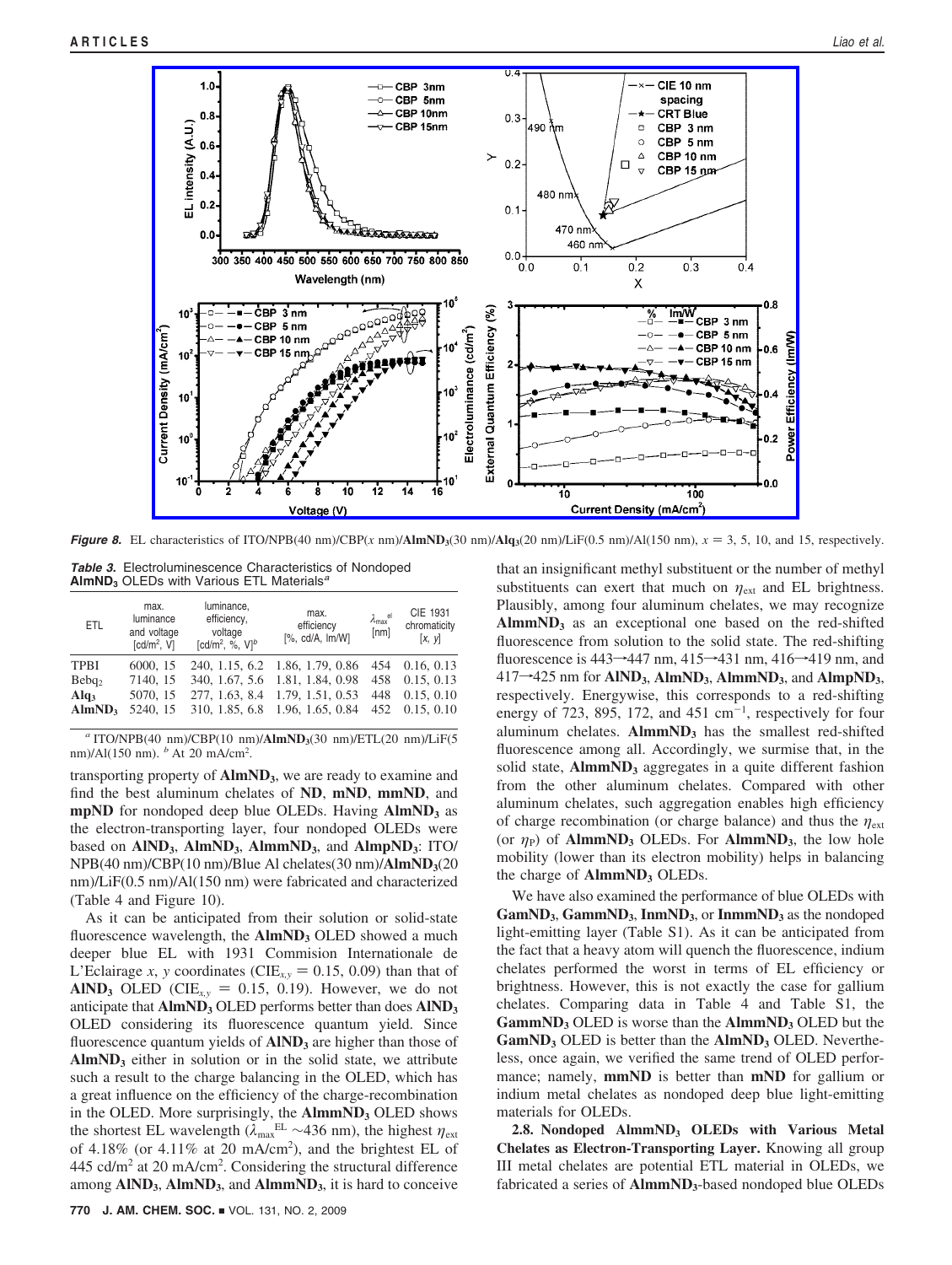

*Figure 9.* EL characteristics of ITO/NPB(40 nm)/CBP(10 nm)/AlmND<sub>3</sub>(30 nm)/ETL(20 nm)/LiF(0.5 nm)/Al(150 nm), where ETL is TPBI, Bebq<sub>2</sub>, Alq<sub>3</sub>, and **AlmND**<sub>3</sub>, respectively.

*Table 4.* Electroluminescence Characteristics of Nondoped OLEDs of **AlND3**, **AlmND3**, **AlmmND3**, and **AlmpND3** blue Al chelates*<sup>a</sup>*

| AI<br>chelates                                                                        | max. luminance<br>and voltage<br>[cd/m <sup>2</sup> , V] | luminance,<br>efficiency, voltage<br>[cd/m <sup>2</sup> , %, V] $^{b}$ | max. efficiency<br>$[%$ , cd/A, $Im/W]$                                                                                                                                                                  | $\lambda_{\rm max}^{\quad \  \, \rm el}$<br>[nm] | CIE 1931<br>chromaticity<br>[x, y] |
|---------------------------------------------------------------------------------------|----------------------------------------------------------|------------------------------------------------------------------------|----------------------------------------------------------------------------------------------------------------------------------------------------------------------------------------------------------|--------------------------------------------------|------------------------------------|
| AlND <sub>3</sub><br>AlmND <sub>3</sub><br>AlmmND <sub>3</sub><br>AlmpND <sub>3</sub> | 2286, 15<br>3824, 15<br>3792.15<br>4078.15               |                                                                        | 216, 0.75, 8.31 0.76, 1.09, 0.45 466 0.15, 0.19<br>279, 1.86, 7.57 1.91, 1.43, 0.77 448 0.15, 0.09<br>445, 4.11, 9.36 4.18, 2.27, 0.86 436 0.15, 0.07<br>306, 1.58, 9.63 1.62, 1.58, 0.71 452 0.15, 0.12 |                                                  |                                    |

*<sup>a</sup>* Devices have the configuration of ITO/NPB(40 nm)/CBP(10 nm)/ Blue Al chelates(30 nm)/**AlmND3**(20 nm)/LiF(0.5 nm)/Al(150 nm). *<sup>b</sup>* At current density of 20 mA/cm2 .

with a variation of ETL material, **AlND3**, **AlmND3**, **AlmmND3**, AlmpND<sub>3</sub>, GamND<sub>3</sub>, or InmND<sub>3</sub> (Table 5 and Figure S2). Here, for a fair comparison, the **AlmmND**<sub>3</sub> OLED having AlmND<sub>3</sub> as ETL material is a refabricated one, not the same one in Table 4 and Figure 10. As the data show in Table 5, all devices exhibit virtually the same  $\lambda_{\text{max}}^{e}$  432 nm and a very similar deep blue color chromaticity  $CIE_{x,y} = 0.15-0.16$ , 0.07-0.08, consistent with all OLEDs having the same deep blue nondoped emitter **AlmmND3**. Regardless of ETL materials, all deep blue OLEDs have a relatively high EL efficiency with  $\eta_{\text{ext}}$  being more than 3.0%. In terms of EL efficiency, the **AlmmND3** OLED having **AlmND3** as the ETL material is the most outstanding. This OLED has  $η_{ext}$  reaching 3.77% and  $η_P$ over 0.80 lm/W at a current density of 20 mA/cm<sup>2</sup>. From OLED results in section 2.7 and 2.8, it is very clear that **AlmmND**<sub>3</sub> is the most efficient nondoped deep blue emitter but **AlmND**3 is the best ETL material for it.

**2.9. AlmND3 as the Host Material for Blue Perylene and Deep Blue 9,10-Diphenylanthracene Dopants.** To demonstrate the wide band gap nature of hydroxynaphthyridine metal chelates, we have fabricated a series of **AlmND<sub>3</sub>** OLEDs containing perylene or 9,10-diphenylanthracene (DPA) as highly efficient blue or deep blue dopant materials. Perylene is a highly

fluorescent blue emitter with  $λ_{max}$ <sup>fl</sup> 467 nm (in clyclohexane) and  $\Phi_f$  94%.<sup>23</sup> However, in the solid state blue perylene becomes a poor fluorophore, a yellow one, due to the severe molecular aggregation that brings about concentration quenching, and a diminished and red-shifting fluorescence takes place. The fluorescence of DPA is even bluer and stronger showing  $\lambda_{\text{max}}$ <sup>fl</sup> 438 nm (in cyclohexane) and  $\Phi_f$  100%.<sup>23</sup> Similar to blue perylene, deep blue DPA has the inherent problem of crystallizing when deposited as a thin film that prohibits its nondopant usage in a device.<sup>24</sup> Whereas some reports are available for the dopant usage of perylene,<sup>25</sup> there is no known literature case of the dopant usage of DPA in OLEDs to date. This can be simply attributed to the lack of appropriate host material, a wide band gap one, required for such a deep blue DPA dopant.

We took 0.5, 2, and 4 wt  $%$  dopant concentration of both perylene and DPA in the fabrication of dopant-based **AlmND3** OLEDs. The EL characteristics of both series of devices are displayed in Figures 11 and 12, and their data are summarized in Table 6.

- (23) Berlman, I. B. *Handbook of Fluorescence Spectra of Aromatic Molecules*, 2nd ed.; Academic Press: New York, 1971; pp 264 and 399.
- (24) Adachi, C.; Tsutsui, T.; Sato, S. *Appl. Phys. Lett.* **1990**, *56*, 799.
- (25) (a) Kojima, H.; Ozawa, A.; Takahshi, T.; Nagaoka, M.; Homma, T.; Nagatomo, T.; Omoto, O. *J. Electrochem. Soc.* **1997**, *144*, 3628. (b) Mi, B. X.; Gao, Z. Q.; Lee, C. S.; Lee, C. T.; Kwong, H. L.; Wong, N. B. *App. Phys. Lett.* **1999**, *75*, 4055. (c) Lu, P.; Hong, H.; Cai, G.; Djurovich, P.; Weber, W. P.; Thompson, M. E. *J. Am. Chem. Soc.* **2000**, *122*, 7480. (d) Jiang, X.-Y.; Zhang, Z.-L.; Zheng, Z.-Y.; Wu, Y.-Z.; Xu, S.-H. *Thin Solid Films* **2001**, *401*, 251. (e) Wu, C.-C.; Lin, Y.-T.; Chiang, H.-H.; Cho, T.-Y.; Chen, C.-W.; Wong, K.-T.; Liao, Y.-L.; Lee, G.-H.; Peng, S.-M. *Appl. Phys. Lett.* **2002**, *81*, 577. (f) Ni, S. Y.; Wang, X. R.; Wu, Y. Z.; Chen, H. Y.; Zhu, W. Q.; Jiang, X. Y.; Zhang, Z. L.; Sun, R. G. *Appl. Phys. Lett.* **2004**, *85*, 878. (g) Jarikov, V. V. *J. Appl. Phys.* **2006**, *100*, 014901. (h) Tse, S.-C.; Tsung, K.-K.; So, S.-K. *Appl. Phys. Lett.* **2007**, *90*, 213502. (i) Lee, R.-H.; Hung, Y.-W.; Wang, Y.-Y.; Chang, H.-Y. *Thin Solid Films* **2008**, *516*, 5062.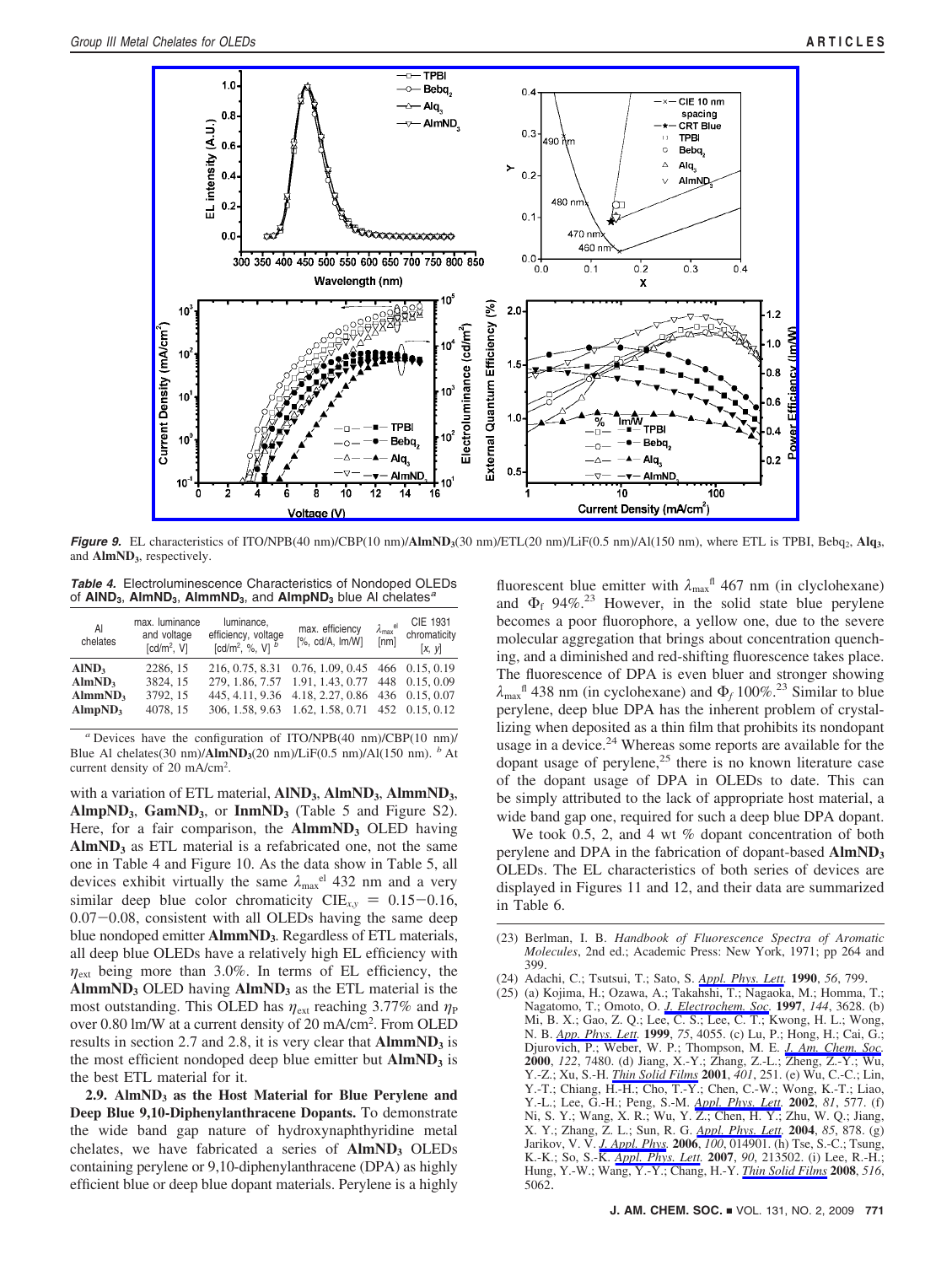

**Figure 10.** EL characteristics of ITO/NPB(40 nm)/CBP(10 nm)/Blue Al chelate(30 nm)/ETL(20 nm)/LiF(0.5 nm)/Al(150 nm), where Blue Al chelate is AlND<sub>3</sub>, AlmND<sub>3</sub>, AlmmND<sub>3</sub>, and AlmpND<sub>3</sub>, respectively.

*Table 5.* Electroluminescence Characteristics of Nondoped OLEDs of **AlmmND3** with Various Metal Chelates as ETL Materials*<sup>a</sup>*

| ETL.                                                                                                                              | max. luminance<br>and voltage<br>[cd/m <sup>2</sup> , V]          | luminance,<br>efficiency, voltage<br>[cd/m <sup>2</sup> , %, V] $^{b}$ | max. efficiency<br>$[%$ , cd/A, $Im/W]$                                                                                                                                                            | $\lambda_{\text{max}}^{\text{el}}$<br>[nm] | CIE 1931<br>chromaticity<br>[x, y]                                   |
|-----------------------------------------------------------------------------------------------------------------------------------|-------------------------------------------------------------------|------------------------------------------------------------------------|----------------------------------------------------------------------------------------------------------------------------------------------------------------------------------------------------|--------------------------------------------|----------------------------------------------------------------------|
| AlND <sub>3</sub><br>AlmND <sub>3</sub><br>AlmmND <sub>3</sub><br>AlmpND <sub>3</sub><br>GamND <sub>3</sub><br>InmND <sub>3</sub> | 3313.15<br>4444, 15<br>4879.15<br>5487, 15<br>4694, 15<br>3848.15 | 329, 3.01, 8.60<br>376, 3.23, 8.24<br>416, 3.67, 8.18                  | 369, 3.40, 8.92 3.67, 2.00, 1.04<br>401, 3.77, 7.75 3.79, 2.00, 0.94 432 0.15, 0.07<br>3.27, 1.78, 0.84 432 0.16, 0.07<br>3.41, 1.99, 1.13<br>3.68, 2.09, 0.93<br>376, 3.62, 8.62 3.67, 1.91, 0.91 |                                            | 432 0.15, 0.07<br>432 0.16, 0.08<br>432 0.15, 0.07<br>432 0.15, 0.07 |
|                                                                                                                                   |                                                                   |                                                                        |                                                                                                                                                                                                    |                                            |                                                                      |

*<sup>a</sup>* Devices have the configuration of ITO/NPB(40 nm)/CBP(10 nm)/ **AlmmND3**(30 nm)/ETL(20 nm)/LiF(0.5 nm)/Al(150 nm). *<sup>b</sup>* At current density of 20 mA/cm<sup>2</sup>.

Dopant concentration 0.5 wt% was found to be optimum for either perylene or DPA. The vibronic emission observed at the low energy side of the major EL band is the distinct feature of a not so blue preylene EL, indicating a sufficient Förster energy transfer between the **AlmND**3 host and perylene dopant. Compared to the undoped device (second entry of Table 4), the maximum EL efficiency of the perylene-doped device was enhanced more than four times to ∼3.06 lm/W, or more than three times to ∼4.67 cd/A. At a current density of 20 mA/cm<sup>2</sup>,  $η_{ext}$  was 3.13%, which was enhanced 1.7 times compared to an undoped device. The maximum electroluminance also increased to  $12\,420\,\text{cd/m}^2$ , a greater than 3-fold enhancement than that of the undoped device, although this is at a price of deep blue color purity. The perylene-doped device had a chromaticity of  $CIE_{x,y}$  = 0.14, 0.17, less deep blue than  $CIE_{x,y} = 0.15, 0.09$  of the undoped device (second entry of Table 4). Nonetheless, the performance of the 0.5 wt% perylene-doped AlmND<sub>3</sub> OLED reported herein is one of the best perylene dopant devices known in literature.<sup>25</sup> Similar enhancement of the OLED performance was also observed for DPA-doped devices, although the enhancement was to a smaller extent when compared with that of perylene-doped OLEDs. However, the

deep blue color purity was elevated to a higher level, CIE*x,y*  $= 0.15, 0.06$ . After the comparison with emission spectra of solution DPA, solid state **AlmND**<sub>3</sub>, and solid state DPA (fluorescence spectra shown in Figure 12), the EL spectra of the DPA-doped  $AlmND<sub>3</sub>$  OLED can be recognized as a coemission from both DPA and **AlmND<sub>3</sub>**. Since the main emission wavelength of DPA is shorter than that for **AlmND3**, the coemission EL observed for the DPA-doped AlmND<sub>3</sub> OLED gave rise to the deepest blue color (see inserted 1931 CIE chromaticity diagram in Figure 12). Considering the inadequate overlapping of the absorption spectrum of DAP and the emission spectrum of **AlmND**<sub>3</sub> (not shown in Figure 12), we can conceive that Förster energy transfer between

<sup>(26) (</sup>a) Xie, Z. Y.; Huang, J. S.; Li, C. N.; Liu, S. Y.; Wang, Y.; Li, Y. Q.; Shen, J. C. *Appl. Phys. Lett.* **1999**, *74*, 641. (b) Steuber, F.; Staudigel, J.; Strössel, M.; Simmerer, J.; Winnacker, A.; Spreitzer, H.; Weissörtel, F.; Salbeck, J. *Adv. Mater.* 2000, 12, 130. (c) Xie, Z. Y.; Feng, J.; F.; Salbeck, J. *Ad*V*. Mater.* **<sup>2000</sup>**, *<sup>12</sup>*, 130. (c) Xie, Z. Y.; Feng, J.; Huang, J. S.; Liu, S. Y.; Wang, Y.; Shen, J. C. *Synth. Met.* **2000**, *108*, 81. (d) Zhang, Z.; Jiang, X.; Xu, S. *Thin Solid Films* **2000**, *363*, 61. (e) Liu, S.; Hunag, J.; Xie, Z.; Wang, Y.; Chen, B. *Thin Solid Films* **2000**, *363*, 294. (f) Chuen, C. H.; Tao, Y. T. *Appl. Phys. Lett.* **2002**, *81*, 4499. (g) Li, G.; Shinar, J. *Appl. Phys. Lett.* **2003**, *83*, 5359. (h) Cheng, G.; Zhao, Y.; Zhang, Y.; Liu, S.; He, F.; Zhang, H.; Ma, Y. *Appl. Phys. Lett.* **2004**, *84*, 4457. (i) Liu, T.-H.; Wu, Y.-S.; Lee, M.- T.; Chen, H.-H.; Liao, C.-H.; Chen, C. H. *Appl. Phys. Lett.* **2004**, *85*, 4304. (j) Cheng, G.; Xie, Z.; Zhao, Y.; Zhang, Y.; Xia, H.; Ma, Y.; Liu, S. *Thin Solid Films* **2005**, *484*, 54. (k) Xie, W.; Meng, M.; Li, C.; Zhao, Y.; Liu, S. *Opt. Quant. Electron.* **2005**, *37*, 943. (l) Li, M.; Li, W.; Niu, J.; Chu, B.; Li, B.; Sun, X.; Zhang, Z.; Hu, Z. *Solid-State Electron.* **2005**, *49*, 1956. (m) Tao, S.; Peng, Z.; Zhang, X.; Wu, S. *J. Lumin.* **2006**, *121*, 568. (n) Zhang, G. H.; Hua, Y. L.; Petty, M. C.; Wu, K. W.; Zhu, F. J.; Niu, X.; Hui, J. L.; Liu, S.; Wu, X. M.; Yin, S. G.; Deng, J. C. *Displays* **2006**, *27*, 187. (o) Choukri, H.; Fischer, A.; Forget, S.; Chénais, S.; Castex, M.-C.; Adés, D.; Slove, A.; Geffroy, B. *Appl. Phys. Lett.* **2006**, *89*, 183513. (p) Hsiao, C.-H.; Lin, C.-F.; Lee, J.-H. *J. Appl. Phys.* **2007**, *102*, 094508. (q) Huang, H.-H.; Chu, S.-Y.; Kao, P.-C.; Chen, Y.-C. *Thin Solid Films* **2008**, *516*, 5669. (r) Tang, S.; Liu, M.; Lu, P.; Cheng, G.; Zeng, M.; Xie, Z.; Xu, H.; Wang, H.; Yang, B.; Ma, Y.; Yan, D. *Org. Electron.* **2008**, *9*, 241. (s) Duan, Y.; Mazzeo, M.; Maiorano, V.; Mariano, F.; Qin, D.; Cingolani, R.; Gigli, G. *Appl. Phys. Lett.* **2008**, *92*, 113304.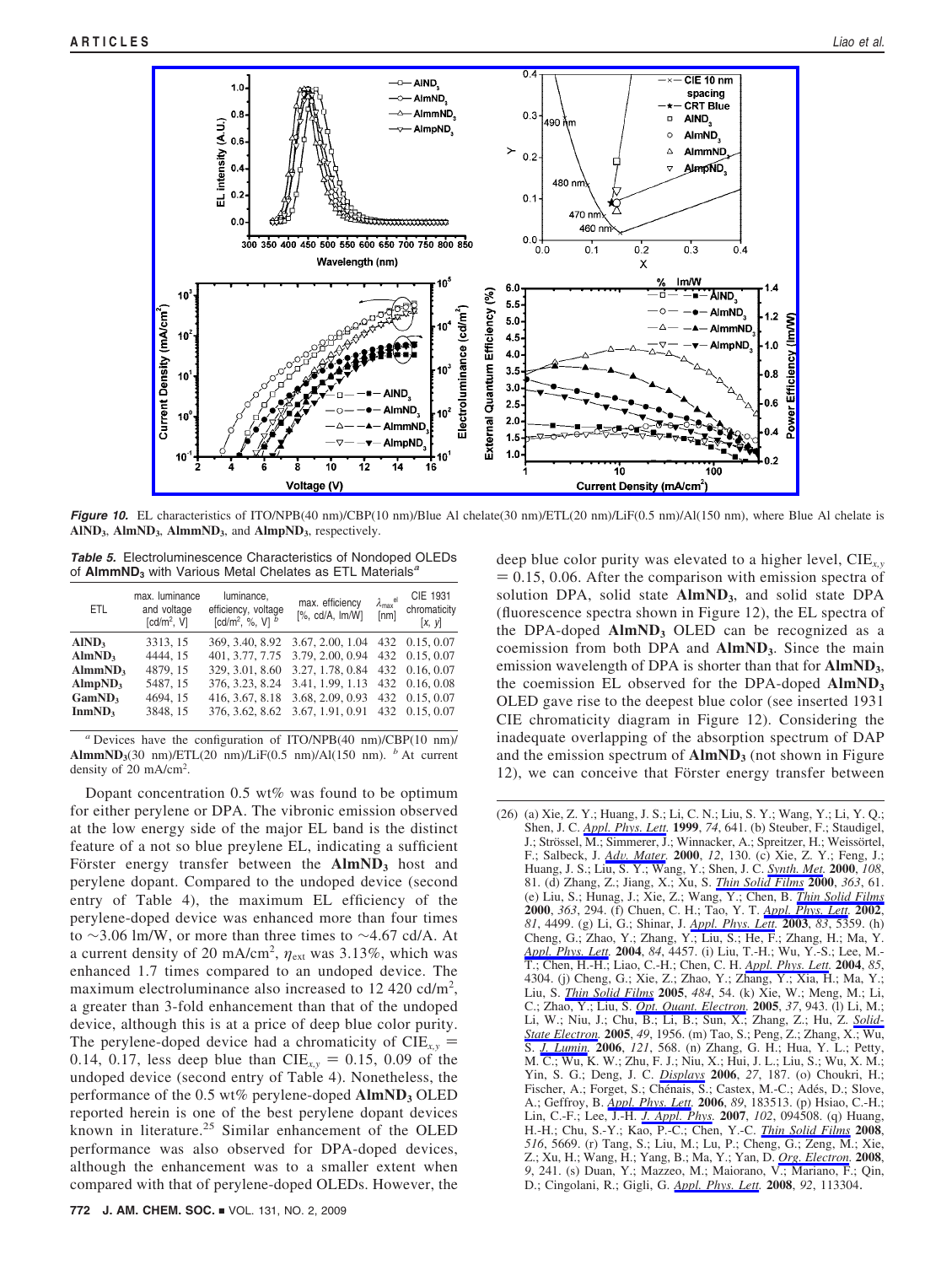

*Figure 11.* EL characteristics of ITO/NPB(40 nm)/CBP(10 nm)/**AlmND<sub>3</sub>**:perylene(*x* %, 30 nm)/**AlmND<sub>3</sub>**(20 nm)/LiF(0.5 nm)/Al(150 nm), where *x* is 0.5, 2, or 4, the weight percent of perylene dopant.



*Figure 12.* EL characteristics of ITO/NPB(40 nm)/CBP(10 nm)/**AlmND**3:DPA( $x$  %, 30 nm)/**AlmND**3(20 nm)/LiF(0.5 nm)/Al(150 nm), where  $x$  is 0.5, 2, or 4, the weight percent of DPA dopant

the **AlmND**<sub>3</sub> host and DPA dopant is somewhat incomplete, even though the HOMO energy level of the **AlmND**3 host is low enough for the DPA dopant (but the LUMO energy level of **AlmND**<sub>3</sub> is not high enough for the DPA dopant). Despite such a coemission, to the best of our knowledge, this is the first observation of a deep blue EL from DPA.

**2.10. AlmND3 as the Host Material for High Efficiency White OLEDs with Rubrene Yellow Dopant.** Yellow fluorophore rubrene is probably the most commonly used dopant accompanying blue fluorescent host material in the fabrication of white OLEDs.<sup>26,27</sup> Fluorescence spectrum of **AlmND**3 is partially overlapping with the absorption spectrum of rubrene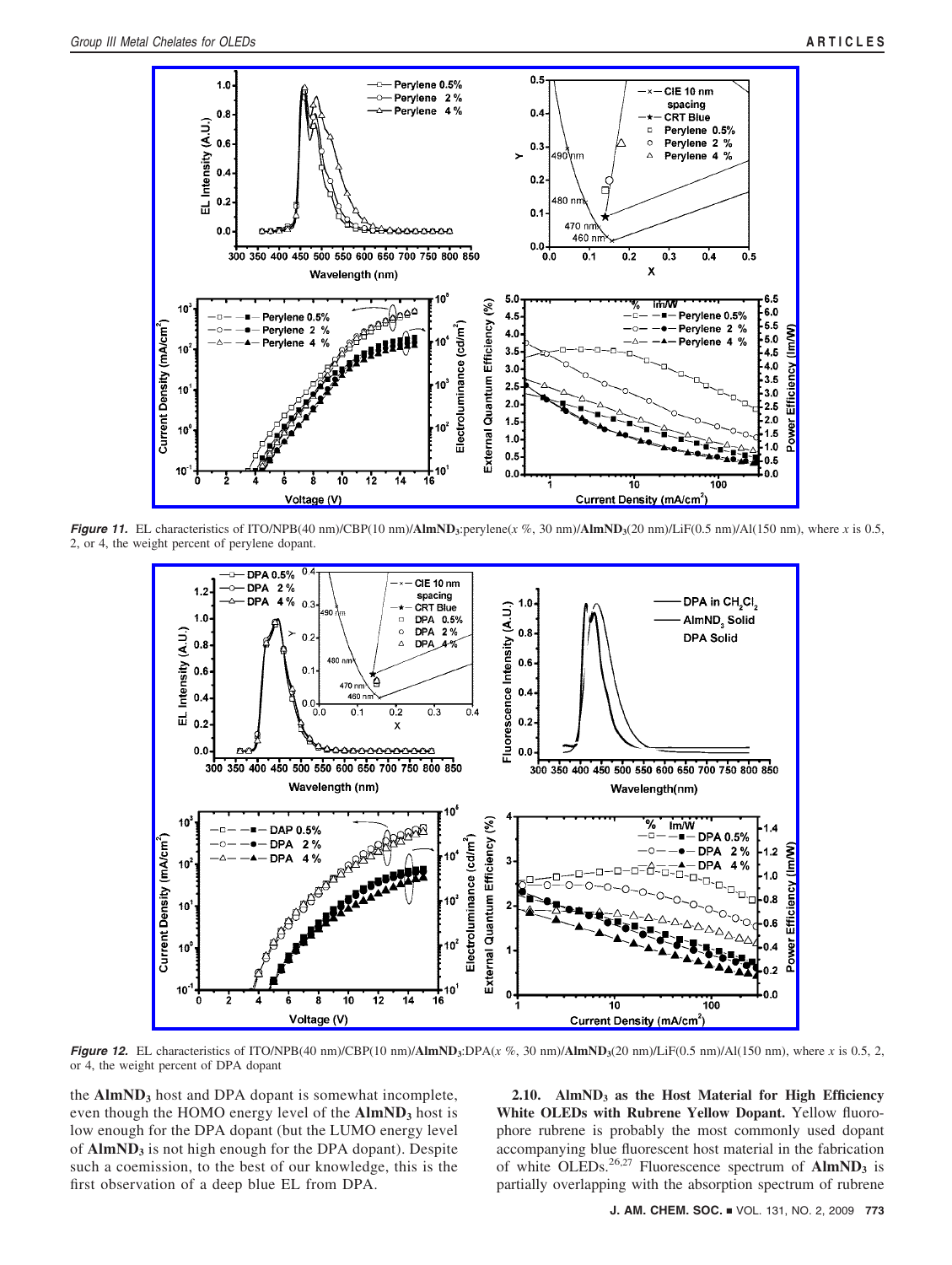**Table 6.** Electroluminescence Characteristics of **AlmND**3 OLEDs with Various Dopant (Perylene or 9,10-Diphenylanthracene) Concentrations*<sup>a</sup>*

| dopant<br>concn<br>[wt $%$ ] | max. luminance<br>and voltage<br>[cd/m <sup>2</sup> , V] | luminance,<br>efficiency,<br>voltage<br>[cd/m <sup>2</sup> , %, $VI^b$ | max.<br>efficiency<br>$[%$ , cd/A, $Im/W]$ | $\lambda_{\text{max}}^{\text{el}}$<br>[nm] | CIE 1931<br>chromaticity<br>[x, y] |
|------------------------------|----------------------------------------------------------|------------------------------------------------------------------------|--------------------------------------------|--------------------------------------------|------------------------------------|
|                              |                                                          | Perylene as Dopant                                                     |                                            |                                            |                                    |
| 0.5                          | 12420, 15                                                | 810, 3.13, 8.3                                                         | 3.56, 4.67, 3.06                           | 456                                        | 0.14, 0.17                         |
| 2                            | 9610, 15                                                 | 590, 1.98, 8.7                                                         | 3.77, 3.51, 3.28                           | 456                                        | 0.15, 0.20                         |
| $\overline{4}$               | 8060, 15                                                 | 580, 1.38, 8.9                                                         | 2.73, 5.45, 3.69                           | 458                                        | 0.18, 0.31                         |
|                              |                                                          |                                                                        | 9,10-Diphenylanthracene (DPA) as Dopant    |                                            |                                    |
| 0.5                          | 5120, 15                                                 | 278, 2.78, 5.8                                                         | 2.80, 1.39, 0.89                           | 448                                        | 0.15, 0.06                         |
| $\mathcal{D}_{\mathcal{L}}$  | 4595, 15                                                 | 259, 2.31, 5.4                                                         | 2.47, 1.38, 0.87                           | 446                                        | 0.15, 0.07                         |
| 4                            | 3295, 15                                                 | 203, 1.75, 5.6                                                         | 1.90, 1.91, 0.69                           | 446                                        | 0.18, 0.07                         |

*<sup>a</sup>* ITO/NPB(40 nm)/CBP(10 nm)/**AlmND3**:Dopant (*x* %, 30 nm)/ **AlmND**<sub>3</sub>(20 nm)/LiF(5 nm)/Al(150 nm), where  $x = 0.5$ , 2, and 4 (weight percent) for perylene or 9,10-diphenylanthracene (DPA) dopant.  $b$  At 20 mA/cm<sup>2</sup>.

(Figure S3 left), and white fluorescence is feasible with an appropriate ratio of mixed **AlmND**<sub>3</sub> and rubrene (Figure S3 right).

We have demonstrated that the deep blue  $\text{AlmND}_3$  is a good host material for rubrene in generating high EL efficiency white OLEDs. A series of OLEDs ITO/NPB(40 nm)/CBP(10 nm)/ **AlmND**<sub>3</sub>: rubrene( $x$  %, 30 nm)/**AlmND**<sub>3</sub>(20 nm)/LiF(0.5 nm)/ Al(150 nm) with a variation of rubrene dopant concentration  $0.5-4$  wt% and EL characteristics of such  $AlmND_3$ :rubrene OLEDs are shown in Figure 13 and their data are summarized in Table 7.

Similar to most rubrene-based white OLEDs, an authentic white color purity (CIE<sub>x, y</sub> = 0.32, 0.38) was achieved at a very low dopant concentration, 0.5 wt % of **AlmND**<sub>3</sub> (first entry of Table 7). Any higher dopant concentration simply impairs the white color purity of OLEDs. For such white OLEDs at a brightness of 100 cd/m<sup>2</sup>,  $\eta_{ext}$  is 4.25%, which is equivalent to an  $\eta_P$  of 8.67 lm/W, one of the highest among literature-known rubrene-based white OLEDs.<sup>26,27</sup> The color rendering index (CRI) of such white (two-color-component) OLEDs was determined to be in the range  $45-50$ , and it is in general inferior to CRI  $\sim$ 80 of three-color-component white OLEDs.<sup>28</sup> At practical lighting conditions, i.e., 1000 cd/m<sup>2</sup>, such an **AlmND**<sub>3</sub>: rubrene white OLED has an  $η_{ext}$  of ~3.9% or  $η_P$  of 5.1 lm/W (Figure 13). With few exceptions, $^{27}$  this EL efficiency at 1000 cd/m2 also outperforms most literature-known rubrene-based two-element white OLEDs. Also, a doped device with a 4% rubrene concentration is virtually a yellow OLED,  $CIE_{x,y}$  = 0.45, 0.51 (Figure 13 and the fourth entry of Table 7). Its high efficiency, 4.56%, 15.83 cd/A, or 11.94 lm/W, at 100 cd/m2 and high brightness (1930 cd/m<sup>2</sup> at 20 mA/cm<sup>2</sup>) outperforms most currently known yellow OLEDs.29 The high EL efficiency of such rubrene-based white or yellow OLEDs can be attributed to the high electron mobility of **AlmND3**. High electron mobility is rarely observed for the host material in the white or yellow OLEDs, and it facilitates the charge balance and hence the EL efficiency of OLEDs.

### **3. Conclusion**

We have reported the first series of group III metal chelates as the authentic deep blue analogues of green **Alq3**. A large quantity of these deep blue metal chelates are readily available now due to our improved synthesis and facial purification method applicable for them. Unlike several currently known blue analogues of **Alq3**, these deep blue group III metal chelates are volatile and thermally stable enough for OLED fabrication by a vacuum-thermal-deposition process. For OLEDs, we have overcome the problem of exciplex formation, which has hampered **AIND**<sub>3</sub> from practical usage in OLEDs before. High efficiency (maximum  $\eta_{ext} > 4.0\%$ ) and deep blue (CIE<sub>*x*,y</sub> = 0.15, 0.07) nondoped OLEDs were achieved for **AlmmND3**. The wide band gap of these deep blue metal chelates, 6.4 and 3.0 eV for AlmND<sub>3</sub> HOMO and LUMO energy levels, respectively, enable their usage as the host material for perylene blue dopant or deep blue 9,10-diphenylanthracene. These group III metal chelates, particularly **AlmND3** and **AlmmND3**, have been characterized for the charge carrier mobility by a time-of-flight technique. Both **AlmND3** and **AlmmND3** exhibit high electron mobility, comparable with or even higher than that of BeBq<sub>2</sub> or Alq<sub>3</sub>. Moreover,  $\text{AlmND}_3$  is ambipolar with a similar mobility of  $10^{-4}$ cm2 /Vs for both hole and electron. The success of highly efficient white OLEDs (or yellow OLEDs) based on a rubrene dopant is attributed to the high electron (and hole) mobility of the host material, **AlmND3**. We have demonstrated the versatile and effective application of hydroxynaphthyridine-based group III metal chelates for OLEDs. More high performance OLEDs can be anticipated now due to the availability of long-thought, wide band gap, deep blue group III metal chelates.

### **4. Experimental Section**

**General Information.** Both solution and solid-state fluorescence quantum yields (Φ*f*'s) of the blue metal chelates were determined by the integrating-sphere method.30 Photoluminescence (PL) spectra were recorded on a Hitachi fluorescence spectrophotometer F-4500, and the same spectrophotometer was used to record the EL spectra of OLEDs. Melting points  $(T_m s)$ , glass transition temperatures  $(T_g's)$ , and crystallization temperatures  $(T_c^s)$  of respective compounds were measured via differential scanning calorimetry (DSC) using a Perkin-Elmer DSC-6 differential scanning calorimeter. The HOMO energy levels of the thin-film samples of metal chelates were studied by ultraviolet photoemission spectroscopy (UPS). The experimental detail of UPS measurement has been described before.<sup>31</sup> LUMO energy levels were estimated by subtracting the energy gap (∆*E*) from HOMO energy levels. ∆*E* was determined by the on-set absorption energy from the absorption spectra of the materials. UV-visible electronic absorption spectra were recorded on a Hewlett-Packard 8453 Diode Array spectrophotometer. The method of time-of-flight (TOF) in measuring charge carrier mobility has been reported before.<sup>32</sup> Data collection of the X-ray crystallography analysis was carried out on a Brucker X8APEX CCD

<sup>(27) (</sup>a) Huang, J.; Li, G.; Wu, E.; Xu, Q.; Yang, Y. *Adv. Mater.* **2006**, *18*, 114. (b) Huang, J.; Hou, W.-J.; Li, J.-H.; Li, G.; Yang, Y. *Appl. Phys. Lett.* **2006**, *89*, 133509. (c) Tsai, Y.-C.; Jou, J.-H. *Appl. Phys. Lett.* **2006**, *89*, 243521.

<sup>(28) (</sup>a) D'Andrade, B. W.; Forrest, S. R. *Ad*V*. Mater.* **<sup>2004</sup>**, *<sup>16</sup>*, 1585. (b) Misra, A.; Kumar, P.; Kamalasanan, Chandra, S. *Semicomd. Sci. Technol.* **2006**, *21*, R35. (c) Yeh, S.-J.; Chen, H.-Y.; Wu, M.-F.; Chan, L.-H.; Chiang, C.-L.; Yeh, H.-C.; Chen, Lee, J.-H. *Org. Electron.* **2006**, *7*, 137.

<sup>(29)</sup> See: Chiang, C.-L.; Tseng, S.-M.; Chen, C.-T.; Hsu, C.-P.; Shu, C.-F. *Ad*V*. Funct. Mater* **<sup>2008</sup>**, *<sup>18</sup>*, 248, and references therein.

<sup>(30) (</sup>a) de Mello, J. C.; Wittmann, H. F.; Friend, R. H. *Ad*V*. Mater.* **<sup>1997</sup>**, *9*, 230. (b) Chiang, C.-L.; Wu, M.-F.; Dai, D.-C.; Wen, Y.-S.; Wang, J.-K.; Chen, C.-T. *Ad*V*. Funct. Mater* **<sup>2005</sup>**, *<sup>15</sup>*, 231. (31) Wu, C.-I.; Lee, G.-R.; Lin, C.-T.; Chen, Y.-H.; Hong, Y.-H.; Liu, W.-

G.; Wu, C.-C.; Wong, K.-T.; Chao, T.-C. *Appl. Phys. Lett.* **2005**, *87*, 242107.

<sup>(32) (</sup>a) Wu, M.-F.; Yeh, S.-J.; Chen, C.-T.; Murayama, H.; Tsuboi, T.; Li, W.-S.; Chao, I.; Liu, S.-W.; Wang, J.-K. *Ad*V*. Funct. Mater.* **<sup>2007</sup>**, *17*, 1887. (b) Liu, S.-W.; Lee, J.-H.; Lee, C.-C.; Chen, C.-T.; Wang, J.-K. *Appl. Phys. Lett.* **2007**, *91*, 142106.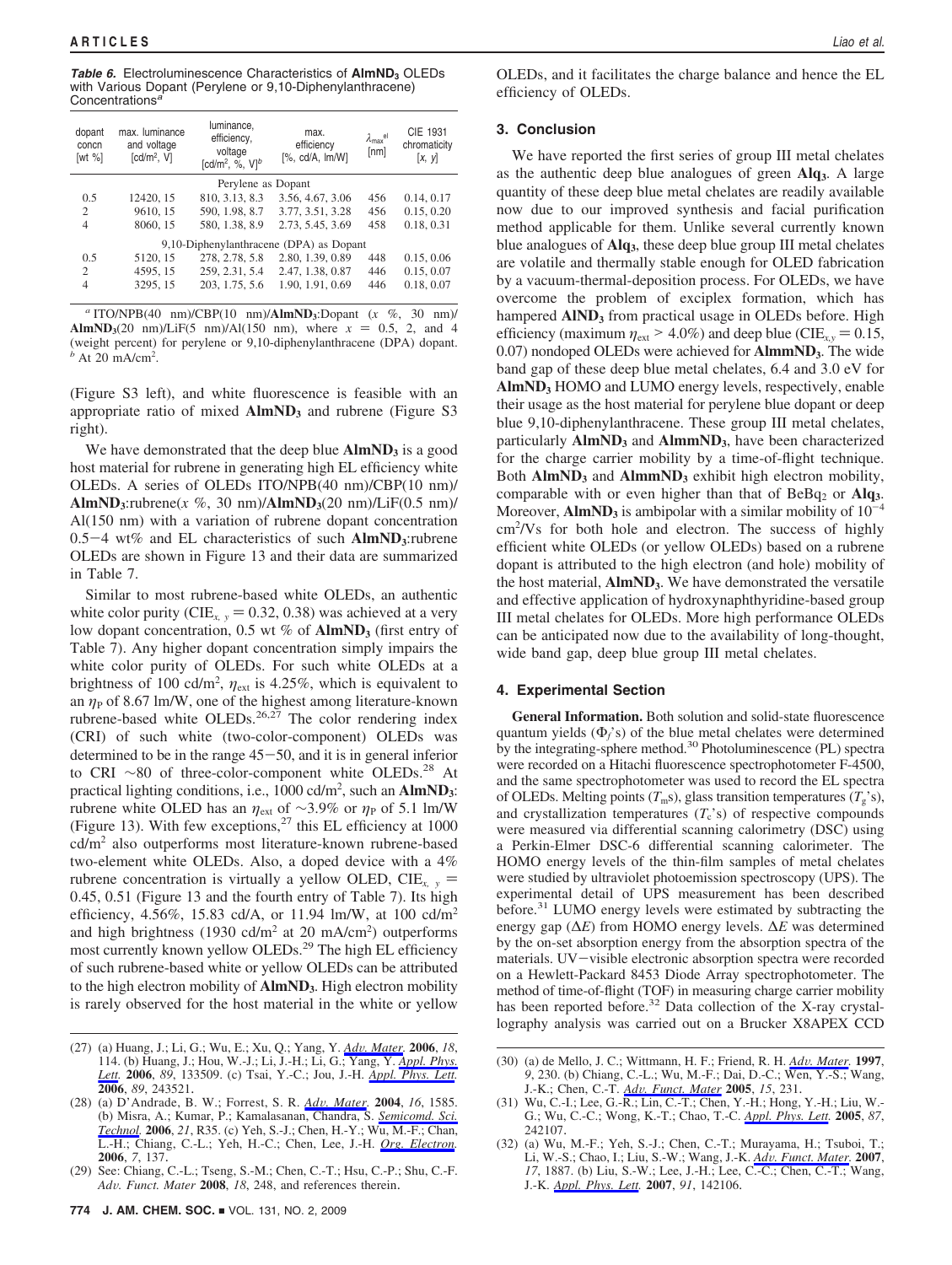

*Figure 13.* EL characteristics of ITO/NPB(40 nm)/CBP(10 nm)/**AlmND**<sub>3</sub>:rubrene (*x* %, 30 nm)/**AlmND**<sub>3</sub> (20 nm)/LiF(0.5 nm)/Al(150 nm), where *x* is 0.5, 1, 2, or 4, the weight percent of rubrene dopant. EL efficiency ( $η<sub>ext</sub>$  or  $η<sub>P</sub>$ ) at 100 or 1000 cd/m<sup>2</sup> electroluminance is arrow-marked for the device with 0.5 wt% rubrene dopant.

*Table 7.* Electroluminescence Characteristics of White OLEDs with **AlmND**<sub>3</sub> Host and Various Dopant (Rubrene) Concentration<sup>*a*</sup>

| rubrene<br>concn<br>[wt $%$ ] | max. luminanceand<br>voltage<br>[cd/m <sup>2</sup> , V] | luminance.<br>efficiency, voltage<br>[cd/m <sup>2</sup> , %, $V$ ] <sup>b</sup> | efficiency at 100<br>and $1000 \text{ cd/m}^2$<br>$[\%$ , cd/A, $Im/W]$ | $\lambda_{\text{max}}^{\text{el}}$<br>[nm] | CIE 1931<br>chromaticity<br>[x, y] |
|-------------------------------|---------------------------------------------------------|---------------------------------------------------------------------------------|-------------------------------------------------------------------------|--------------------------------------------|------------------------------------|
| 0.5                           | 26 710, 15                                              | 1830, 3.67, 6.58                                                                | 4.25, 11.55, 8.67<br>3.91, 9.65, 5.13                                   | 444, 550                                   | 0.30, 0.35                         |
|                               | 24 810, 15                                              | 1670, 3.73, 6.75                                                                | 4.97, 11.17, 8.20<br>3.97, 8.93, 4.58                                   | 444, 554                                   | 0.36, 0.42                         |
|                               | 36 290, 15                                              | 2260, 3.47, 7.02                                                                | 5.35, 17.46, 13.03<br>3.98, 12.97, 6.78                                 | 444, 558                                   | 0.41, 0.48                         |
| 4                             | 30 970, 15                                              | 1930, 2.79, 7.05                                                                | 4.56, 15.83, 11.94<br>3.24, 11.25, 5.77                                 | 444, 560                                   | 0.45, 0.51                         |

*a* Devices have the configuration of ITO/NPB(40 nm)/CBP(10 nm)/**AlmND**3:rubrene *x* %(30 nm)/AlmND(20 nm)/LiF(0.5 nm)/Al(150 nm),  $x = 0.5$ , 1, 2, 4, respectively. *<sup>b</sup>* At current density of 20 mA/cm.

diffractometer at 100 K for  $\text{AIND}_3$  ·  $\text{CH}_2\text{Cl}_2$  single crystals. The experimental detail of X-ray diffraction and their data process in solving the crystal structure can be found elsewhere.<sup>30</sup>

The fabrication of OLEDs and their EL characterization also have been described before.<sup>19b,33</sup> The device was placed close to the photodiode such that all the forward light entered the photodiode. The effective size of the emitting diodes was  $3.14 \text{ mm}^2$ , which is significantly smaller than the active area of the photodiode dectector, a condition known as "under-fillling", satisfying the measurement protocol.34 This is one of the most conventional ways in measuring the EL efficiency of OLEDs, although sometimes experimental errors may arise due to the non-Lambertian emission of OLEDs.<sup>35</sup> The color rendering index (CRI) of white OLEDs was measured by a spectroradiometer (Specbos 1201, JETI Technishe Instrumente GmbH).

- (33) Yeh, S.-J.; Wu, M.-F.; Chen, C.-T.; Song, Y.-H.; Chi, Y.; Ho, M.-H.; Hsu, S.-F.; Chen, C. H.  $\frac{Adv. Mater. 2005}{, 17, 285}$ .
- Hsu, S.-F.; Chen, C. H. *Ad*V*. Mater.* **<sup>2005</sup>**, *<sup>17</sup>*, 285. (34) Forrest, S. R.; Bradley, D. D. C.; Thompson, M. E. *Ad*V*. Mater.* **<sup>2003</sup>**, *15*, 1043.
- (35) Tanaka, I.; Tokito, S. *Jpn. J. Appl. Phys* **2004**, *43*, 7733.

<sup>1</sup>H and <sup>13</sup>C NMR specra were recorded on a Bruker AMX-400 MHz or AVA-400 MHz Fourier-transform spectrometer at room temperature. Elemental analyses (on a Perkin-Elmer 2400 CHN Elemental Analyzer) and electron impact (EI), fast atom bombardment (FAB), or matrix-assisted laser desorption/ionization timeof-flight (MALDI-TOF) mass spectra (on a VA Analytical 11-250J or 4800 MALDI TOF/TOF Analyzer) were recorded by the Elemental Analyses and Mass Spectroscopic Laboratory in-house service of the Institute of Chemistry, Academic Sinica.

**Materials.** For the materials used in device fabrication, Bebq<sub>2</sub>, DPA (9,10-diphenylanthracene), perylene, and rubrene are commercially available materials and they were used without further purification. NPB (1,4-bis(1-naphthylphenylamino)biphenyl), CBP (4,4′-bis(9-carbazolyl)-2,2′-biphenyl), *m*CP (1,3-bis(9-carbazolyl) benzene), TPBI (2,2′,2′′-(1,3,5-phenylene)tris[1-phenyl-1*H*-benzimidazole]), and **Alq<sub>3</sub>** were prepared via published methods and were subjected to gradient sublimation prior to use.

**Synthesis of Tris(4-hydroxy-1,5-naphthyridinato)aluminum**  $(AIND<sub>3</sub>)$ . To a toluene solution  $(4.5 \text{ mL})$  was added **ND**  $(0.15 \text{ g})$ , 1.0 mmol) and aluminum triisopropoxide (0.07 g, 0.34 mmol). The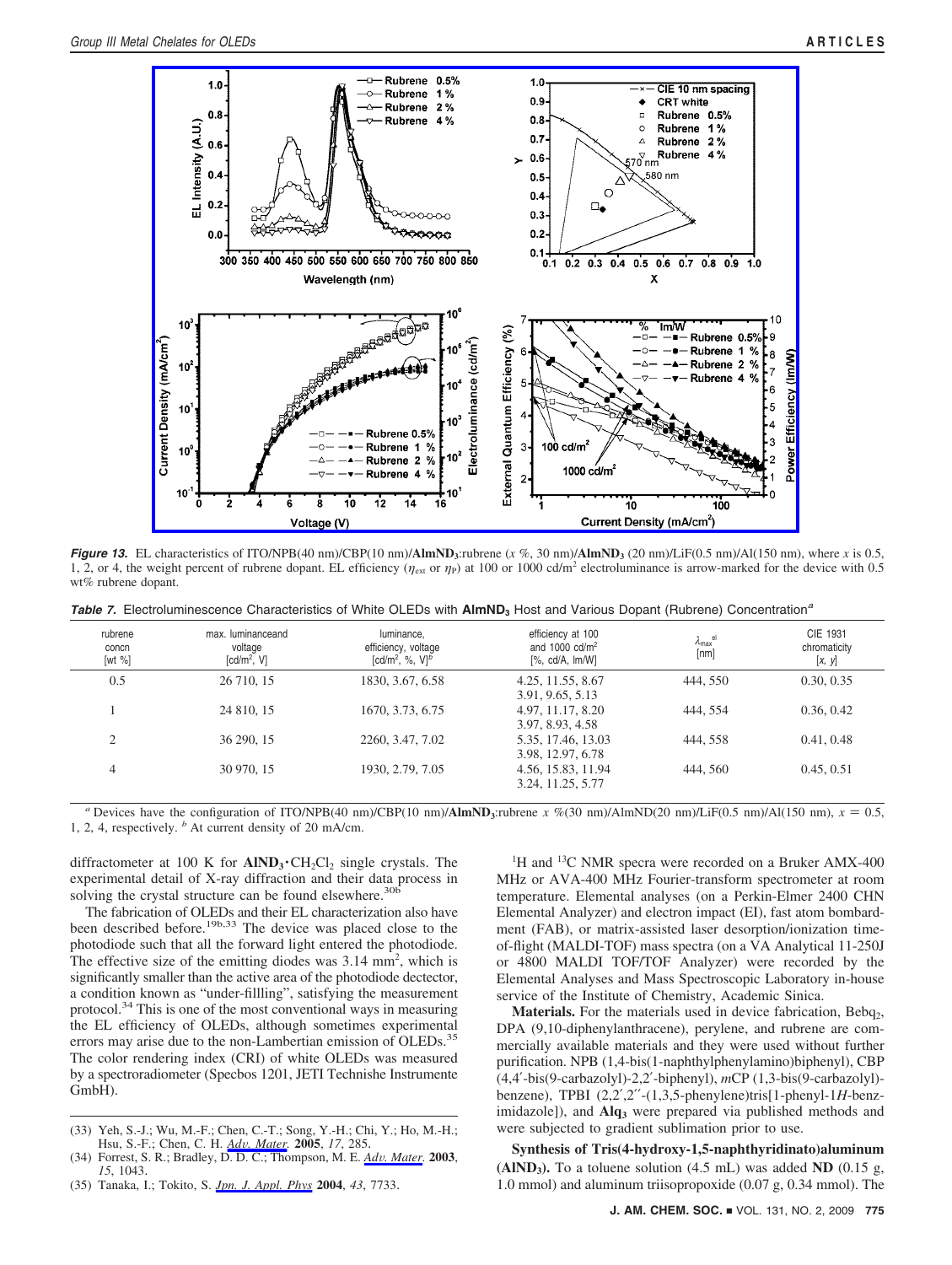reaction mixture was heated at reflux under nitrogen for 1 h. During the reaction, a formation of milky white solid emitting blue fluorescence was observed. After cooling, the reaction solution was filtered to isolate a white solid. After washing with *n-*hexanes, the solid was subjected to zone-temperature sublimation. The pure product was isolated as a white solid. Yield: 76% (0.12 g). <sup>1</sup>H NMR  $(400 \text{ MHz}, \text{CD}_2\text{Cl}_2): \delta 8.77 \text{ (d, 1H, } J = 4.75 \text{ Hz}), 8.73-8.67 \text{ (m, }$ 4H), 8.56 (d, 1H,  $J = 8.54$  Hz),  $8.51 - 8.47$  (m, 2H), 7.73 (dd, 1H,  $J = 8.56$  Hz,  $J = 4.72$  Hz), 7.56 (dd, 1H,  $J = 8.60$  Hz,  $J = 4.75$ Hz), 7.49 (dd, 1H,  $J = 8.50$  Hz,  $J = 4.74$  Hz), 7.29 (d, 1H,  $J =$ 4.59 Hz), 6.93 (d, 1H,  $J = 5.33$  Hz), 6.90 (d, 1H,  $J = 5.34$  Hz), 6.81 (d, 1H,  $J = 5.32$  Hz). <sup>13</sup>C NMR (100 MHz, CDCl<sub>3</sub>):  $\delta$  165.17, 164.98, 164.65, 156.28, 155.73, 155.70, 144.80, 144.43, 144.17, 144.07, 142.39, 141.87, 141.45, 141.37, 138.84, 138.18, 138.01, 125.13, 124.55, 109.80, 109.62, 109.08. FAB-MS: calcd 462.10,  $m/z = 463.1$  (M+H<sup>+</sup>). Anal. Found (Calcd) for C<sub>24</sub>H<sub>15</sub>AlN<sub>6</sub>O<sub>3</sub>: C, 62.31 (62.34); H, 2.93 (3.27); N, 17.88 (18.17).

**Synthesis of Tris(4-hydroxy-8-methyl-1,5-naphthyridinato)aluminum (AlmND3).** This compound was synthesized in the same manner as  $\text{AlND}_3$ , except that  $\text{mND}$  (1.00 g, 6.2 mmol) was used instead of **ND**. The pure product was isolated as a white solid. Yield: 86% (0.90 g). <sup>1</sup>H NMR (400 MHz, CDCl<sub>3</sub>):  $\delta$  8.73–8.70 (m 3H) 8.57 (d 1H  $I = 4.91$  Hz)  $(m, 3H)$ , 8.57 (d, 1H,  $J = 4.90$  Hz), 8.52 (d, 1H,  $J = 4.91$  Hz), 7.51 (d, 1H,  $J = 4.81$  Hz), 7.42 (d, 1H,  $J = 4.90$  Hz), 7.27 (d, 1H,  $J = 4.76$  Hz), 7.11 (d, 1H,  $J = 4.94$ ), 6.94 (d, 1H,  $J = 5.34$  Hz), 6.91 (d, 2H, *J* = 5.34 Hz), 2.84 (s, 3H), 2.79 (s, 3H), 2.77 (s, 3H). <sup>13</sup>C NMR (100 MHz, CDCl<sub>3</sub>): *δ* 165.58, 165.44, 165.12, 154.74, 154.22, 154.20, 153.22, 152.70, 152.56, 143.95, 143.76, 143.70, 143.65, 143.62, 141.75, 137.99, 137.31, 137.18, 125.25, 125.23, 124.69, 109.68, 109.40, 108.91, 17.76, 17.67. FAB-MS: calcd 504.15,  $m/z = 505.1$  (M+H<sup>+</sup>). Anal. Found (Calcd) for C<sub>27</sub>H<sub>21</sub>AlN<sub>6</sub>O<sub>3</sub>: C, 64.20 (64.28); H, 4.33 (4.20); N, 16.36 (16.66).

**Synthesis of Tris(4-hydroxy-2,8-dimethyl-1,5-naphthyridinato)aluminum (AlmmND<sub>3</sub>).** This compound was synthesized in the same manner as **AIND**<sub>3</sub>, except that **mmND** (0.50 g, 2.9 mmol) was used instead of **ND**. The pure product was isolated as a white solid. Yield: 86% (0.45 g). <sup>1</sup>H NMR (400 MHz, CDCl<sub>3</sub>): δ 8.46 (d, 1H,  $J = 4.88$  Hz), 8.43 (d, 1H,  $J = 4.88$  Hz), 7.42 (d, 1H,  $J =$ 4.88 Hz), 7.34 (d, 1H,  $J = 4.88$  Hz), 7.18 (d, 1H,  $J = 4.92$  Hz), 7.00 (d, 1H,  $J = 4.96$  Hz), 6.81 (s, 2H), 6.80 (s, 1H), 2.80 (s, 3H), 2.76 (s, 3H), 2.74 (s, 3H), 2.61 (s, 3H), 2.60 (s, 6H). 13C NMR (100 MHz, CDCl3): *δ* 165.03, 164.76, 164.24, 163.59, 152.01, 151.57, 151.40, 143.09, 143.05, 142.99, 142.74, 142.48, 140.61, 136.89, 136.23, 136.09, 125.08, 124.60, 109.67, 109.26, 108.89, 26.36, 26.29, 17.60, 17.53. FAB-MS: calcd 546.20,  $m/z = 547.2$  $(M+H^+)$ . Anal. Found (Calcd) for  $C_{30}H_{27}AlN_6O_3$ : C, 65.54 (65.93); H, 4.94 (4.98); N, 15.37 (15.38).

**Synthesis of Tris(4-hydroxy-8-dimethyl-2-phenyl-1,5-naphthyridinato)aluminum (AlmpND3).** This compound was synthesized in the same manner as  $\text{AlND}_3$ , except that **mpND** (0.20 g, 0.9 mmol) was used instead of **ND**. The pure product was isolated as a white solid. Yield: 77% (0.16 g). <sup>1</sup>H NMR (400 MHz,  $d_6$ -DMSO):  $\delta$  8.59 (d, 1H,  $J = 4.90$  Hz), 8.49 (d, 1H,  $J = 4.92$  Hz), 8.23-8.20 (m, 6H), 7.78 (d, 1H,  $J = 5.00$  Hz), 7.69 (d, 1H,  $J =$ 4.91 Hz), 7.58-7.42 (m, 14H), 2.85 (s, 3H), 2.83 (s, 3H), 2.80 (s, 3H). <sup>13</sup>C NMR (100 MHz, CDCl<sub>3</sub>): δ 165.79, 165.75, 165.51, 161.48, 161.04, 153.20, 152.82, 152.69, 143.43, 143.32, 143.12, 141.23, 140.46, 140.25, 139.94, 137.32, 136.68, 136.52, 129.65, 129.46, 129.29, 128.71, 128.67, 128.60, 127.72, 127.65, 127.62, 125.39, 124.88, 17.55, 17.47. FAB-MS: calcd 732.24,  $m/z = 733.3$  $(M+H^+)$ . Anal. Found (Calcd) for C<sub>45</sub>H<sub>33</sub>AlN<sub>6</sub>O<sub>3</sub>: C, 73.84 (73.76); H, 4.37 (4.54); N, 11.37 (11.47).

**Synthesis of Tris(4-hydroxy-8-methyl-1,5-naphthyridinato) gallium (GamND3).** To a water solution (7.2 mL) were added **mND** (0.14 g, 0.87 mmol) and gallium chloride (0.06 g, 0.34 mmol). The reaction mixture was heated and stirred at ∼40 °C. An excess amount of potassium acetate was added to the solution to change the solution acidity from pH  $3-4$  to pH  $7-8$ . During the reaction (ca. 1 h), the formation of a milky white solid emitting blue

fluorescence was observed. After cooling, the reaction solution was filtered to isolate the white solid. After washing with water, the solid was vacuum-dried and finally subjected to zone-temperature sublimation. The pure product was isolated as a white solid. Yield: 67% (0.11 g). <sup>1</sup>H NMR (400 MHz, CDCl<sub>3</sub>):  $\delta$  8.70 (d, 3H,  $J =$ 5.36 Hz) 8.62 (d, 1H  $I = 4.83$  Hz) 8.57 (d, 1H  $I = 4.90$  Hz) 5.36 Hz), 8.62 (d, 1H,  $J = 4.83$  Hz), 8.57 (d, 1H,  $J = 4.90$  Hz), 7.54 (d, 1H,  $J = 4.80$  Hz), 7.46 (d, 1H,  $J = 4.71$  Hz), 7.31 (d, 1H, *J* = 4.78 Hz), 7.27 (d, 1H, *J* = 4.89), 6.96 (d, 1H, *J* = 5.37 Hz), 6.93 (d, 1H, *J* = 5.42 Hz), 6.92 (d, 1H, *J* = 5.36 Hz), 2.84 (s, 3H), 6.93 (d, 1H, *J* = 5.42 Hz), 6.92 (d, 1H, *J* = 5.36 Hz), 2.84 (s, 3H), 2.80 (s, 3H), 2.78 (s, 3H). <sup>13</sup>C NMR (100 MHz, CDCl<sub>3</sub>):  $\delta$  165.18, 164.98, 164.74, 154.43, 153.96, 153.51, 153.04, 153.00, 143.89, 143.81, 143.41, 143.15, 141.22, 136.08, 135.45, 135.34, 125.23, 125.14, 124.71, 109.61, 109.51, 108.97, 17.95, 17.85. FAB-MS: calcd 546.09,  $m/z = 547.0$  (M+H<sup>+</sup>). Anal. Found (Calcd) for  $C_{27}H_{21}GaN_6O_3$ : C, 59.03 (59.26); H, 4.00 (3.87); N, 15.09 (15.36).

**Synthesis of Tris(4-hydroxy-2,8-dimethyl-1,5-naphthyridinato)gallium (GammND<sub>3</sub>).** This compound was synthesized in the same manner as **GamND**<sub>3</sub>, except that **mmND** (0.60 g, 3.4 mmol) was used instead of **mND**. The pure product was isolated as a white solid. Yield: 83% (0.56 g). <sup>1</sup>H NMR (400 MHz, CDCl<sub>3</sub>): δ 8.51 (d, 1H,  $J = 4.83$  Hz), 8.48 (d, 1H,  $J = 4.86$  Hz), 7.45 (d, 1H,  $J =$ 4.78 Hz), 7.38 (d, 1H,  $J = 4.90$  Hz), 7.23 (d, 1H,  $J = 4.89$  Hz), 7.15 (d, 1H,  $J = 4.90$  Hz),  $6.83 - 6.82$  (m, 3H), 2.80 (s, 3H), 2.77 (s, 3H), 2.75 (s, 3H), 2.61 (s, 3H), 2.59 (s, 6H). 13C NMR (100 MHz, CDCl3): *δ* 164.63, 164.56, 164.36, 163.94, 163.40, 163.33, 152.32, 151.88, 143.31, 143.25, 142.20, 142.00, 140.07, 135.02, 134.38, 134.26, 125.10, 124.96, 124.62, 109.57, 109.32, 108.88, 26.31, 17.80, 17.71. FAB-MS: calcd 588.14,  $m/z = 589.0$  (M+H<sup>+</sup>). Anal. Found (Calcd) for  $C_{30}H_{27}GaN_6O_3$ : C, 61.50 (61.14); H, 4.63 (4.62); N, 14.17 (14.26).

**Synthesis of Tris(4-hydroxy-8-dimethyl-2-phenyl-1,5-naphthyridinato)gallium (GampND3).** This compound was synthesized in the same manner as **GamND3**, except that **mpND** (0.20 g, 8.5 mmol) was used instead of **mND**. The pure product was isolated as a white solid. Yield:  $69\%$  (0.15 g). <sup>1</sup>H NMR (400 MHz, CDCl<sub>3</sub>): *δ* 8.62 (d, 1H, *J* = 4.88 Hz), 8.59 (d, 1H, *J* = 4.88 Hz), 8.15-8.12  $(m, 6H), 7.53-7.40$   $(m, 14H), 7.33$   $(d, 1H, J = 5.04$  Hz), 7.30  $(d,$ 1H,  $J = 4.96$  Hz), 2.93 (s, 3H), 2.92 (s, 3H), 2.86 (s, 3H). <sup>13</sup>C NMR (100 MHz, CDCl3): *δ* 165.42, 165.31, 165.13, 161.13, 160.78, 160.70, 153.50, 153.15, 153.11, 143.63, 143.59, 142.77, 142.62, 140.66, 140.39, 140.19, 139.91, 135.45, 134.82, 134.70, 129.64, 129.46, 129.32, 128.69, 128.67, 128.60, 127.69, 128.61, 125.38, 125.24, 124.87, 106.99, 106.61, 106.24, 17.73, 17.65. FAB-MS: calcd 774.19,  $m/z = 775.2$  (M+H<sup>+</sup>). Anal. Found (Calcd) for  $C_{45}H_{33}GaN_6O_3$ : C, 69.80 (69.69); H, 4.27 (4.29); N, 10.72 (10.84).

**Synthesis of Tris(4-hydroxy-8-methyl-1,5-naphthyridinato) indium (InmND<sub>3</sub>).** To a water solution (7.2 mL) were added **mND** (0.15 g, 0.94 mmol) and indium chloride (0.07 g, 0.32 mmol). The reaction mixture was stirred and heated at reflux temperature. An excess amount of potassium acetate was added to the solution to change the solution acidity from pH  $3-4$  to pH  $7-8$ . During the reaction (ca. 1 h), the formation of a milky white solid was observed. However, the blue fluorescence from such a precipitate was barely discernible. After the removal of water by vacuum distillation, the resulting solid was subjected to Soxhlet extration by dichloromethane for 24 h. The extracted dichloromethane solution was evaporated until dryness, and the solid residue was further purified by zone-temperature sublimation. The pure product was isolated as an off-white solid. Yield:  $76\%$  (0.14 g). <sup>1</sup>H NMR (400 MHz, CDCl<sub>3</sub>):  $\delta$  8.67 (d, 3H,  $J = 5.40$  Hz), 8.33 (d, 3H,  $J = 4.80$  Hz), 7.51 (dd, 3H,  $J = 4.79$  Hz,  $J = 0.71$  Hz), 6.95 (d, 3H,  $J = 5.41$ Hz), 2.83 (s, 9H). 13C NMR (100 MHz, CDCl3): *δ* 165.73, 153.71, 153.68, 144.30, 144.22, 136.46, 125.04, 110.75, 18.23. FAB-MS: calcd 592.07,  $m/z = 593.0$  (M+H<sup>+</sup>). Anal. Found (Calcd) for C<sub>27</sub>H<sub>21</sub>InN<sub>6</sub>O<sub>3</sub>: C, 54.79 (54.75); H, 3.46 (3.57); N, 14.07 (14.19).

**Synthesis of Tris(4-hydroxy-2,8-dimethyl-1,5-naphthyridinato)indium (InmmND3).** This compound was synthesized in the same manner as **InmND**<sub>3</sub>, except that **mmND** (0.17 g, 0.98 mmol) was used instead of **mND**. The pure product was isolated as an